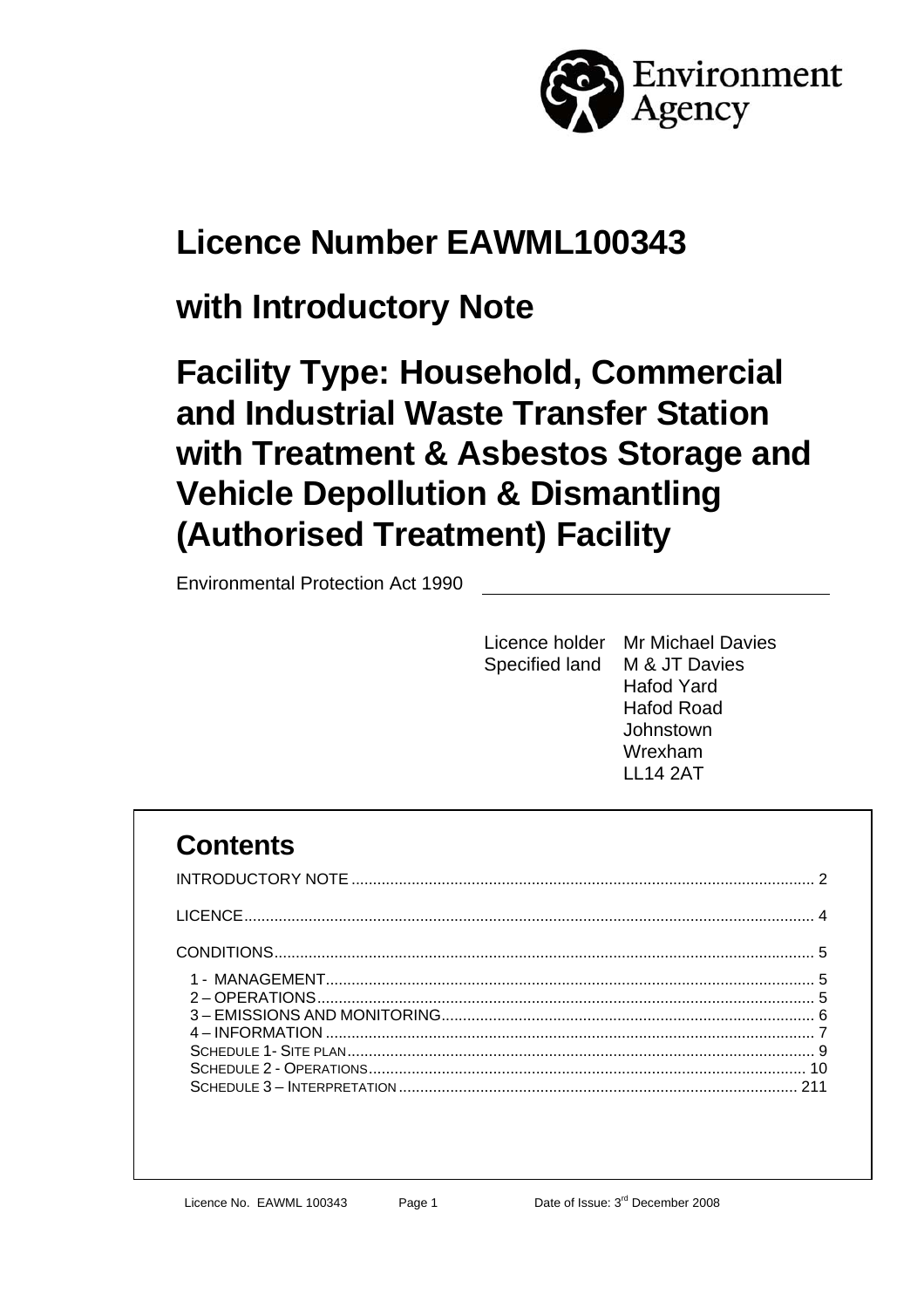## **Introductory note**

This introductory note does not form a part of the licence

This licence permits the holder to operate a Household, Commercial and Industrial Waste Transfer Station with waste treatment and bonded asbestos storage and a Vehicle Depollution & Dismantling Facility at the specified location. The only permitted inputs of hazardous wastes are for bonded asbestos. Wastes of similar types will be transferred into larger containers and sent to other waste facilities for further treatment, recovery or disposal. Non-hazardous wastes can be bulked up for disposal or recovery elsewhere and can be treated by sorting, separation, screening, baling, shredding, crushing and compaction. The conditions of this licence apply to the recovery (including storage) of all waste motor vehicles as defined by regulation 50 of the End-of-Life Vehicles Regulations 2003. This licence does not permit the burning of any wastes, either in the open, inside buildings or in any form of incinerator.

This is a bespoke licence.

This licence does not allow any emission into surface waters or groundwater. However:

- Liquids may be discharged into a sewer subject to a consent issued by the sewerage undertaker.
- Liquids may be tankered off-site for disposal or recovery.
- Clean rainfall dependent surface water from roofs, or from areas of the site that are not being used in connection with the storage and treatment of waste, may be discharged directly to surface waters, or to groundwater by percolation through the soil via a soakaway.

#### **Operational requirements specified in regulations**

Some aspects of the activity are not controlled by the conditions of this licence, because the controls are specified in the Waste Management Licensing Regulations (WML) Regulations<sup>1</sup>, or other legislation. These include:

- Regulation 4 of the WML Regulations describes the qualifications required by a technically competent person at a waste management facility.
- Section 33 (1)(c) of the Environment Protection Act 1990 prohibits the treating, keeping or disposal of controlled waste in a manner which causes or is likely to cause pollution of the environment or harm to human health.
- Section 85 of the Water Resources Act 1991 under which it is an offence to cause or knowingly permit polluting matter to enter controlled waters, (which include both surface and groundwaters), unless the emission is specifically allowed in a licence.
- The End-of-Life Vehicles Regulations 2003.
- The Oil Storage Regulations<sup>2</sup> require oil storage tanks to be bunded.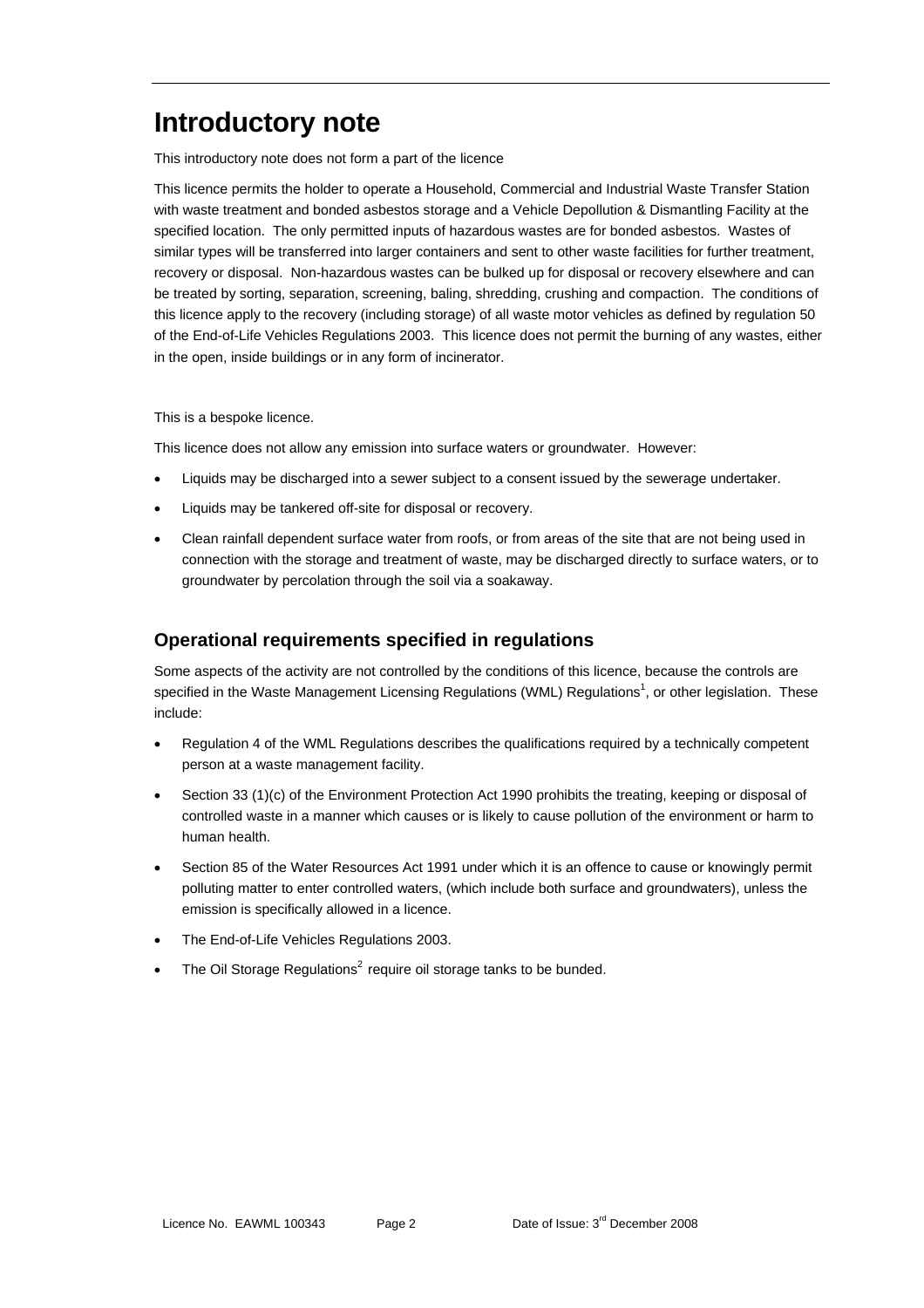#### **Public Registers**

The public registers in Environment Agency offices contain information relating to licences including the application and monitoring results. Certain information may be withheld from public registers where it is commercially confidential or contrary to national security. Some information is also available on the Environment Agency's website (see below).

#### **Appeals against the conditions in the Licence**

The licence holder may appeal to the Secretary of State against any of the conditions imposed by this licence, within 6 months of the date of issue.

#### **Licence modifications, transfers and surrender**

The Environment Agency may modify the conditions of this licence in the future. If the licence holder wishes to modify the conditions, transfer the licence to another person or surrender the licence then he must submit an application to the Environment Agency.

#### **Other permits at this location**

There may be other environmental permits at this location, issued to different operators/licence holders or to the same operator/licence holder for different activities. There may also be permits issued by another regulator such as the local authority. For information on any other Environment Agency-issued permits please contact the Environment Agency (see below).

This waste management licence does not remove the licence holder or operator from their obligations under any other legislation.

#### **Talking to us**

Please quote the licence number if you contact the Environment Agency about this licence. In the event of an incident the Environment Agency may be contacted using the Incident Hotline telephone number (0800 80 70 60). Calls are free and the hotline operates 24 hours a day, 7 days a week. For routine enquiries during office hours, the Environment Agency contact telephone number is 08708 506 506. Alternatively you can write to the Environment Agency local office (at the address given in the phone book) or go to the Environment Agency website at www.environment-agency.gov.uk where you can: complete an enquiry form on-line, look up the site under "what's in your backyard", or search for other information.

<sup>1</sup>- The Waste management Licensing Regulations 1994 (SI 1994 No. 1056), (as amended).

 $2$  - The Control of Pollution (Oil Storage) (England) Regulations 2001 (SI2001 no. 2954)

*End of Introductory Note.*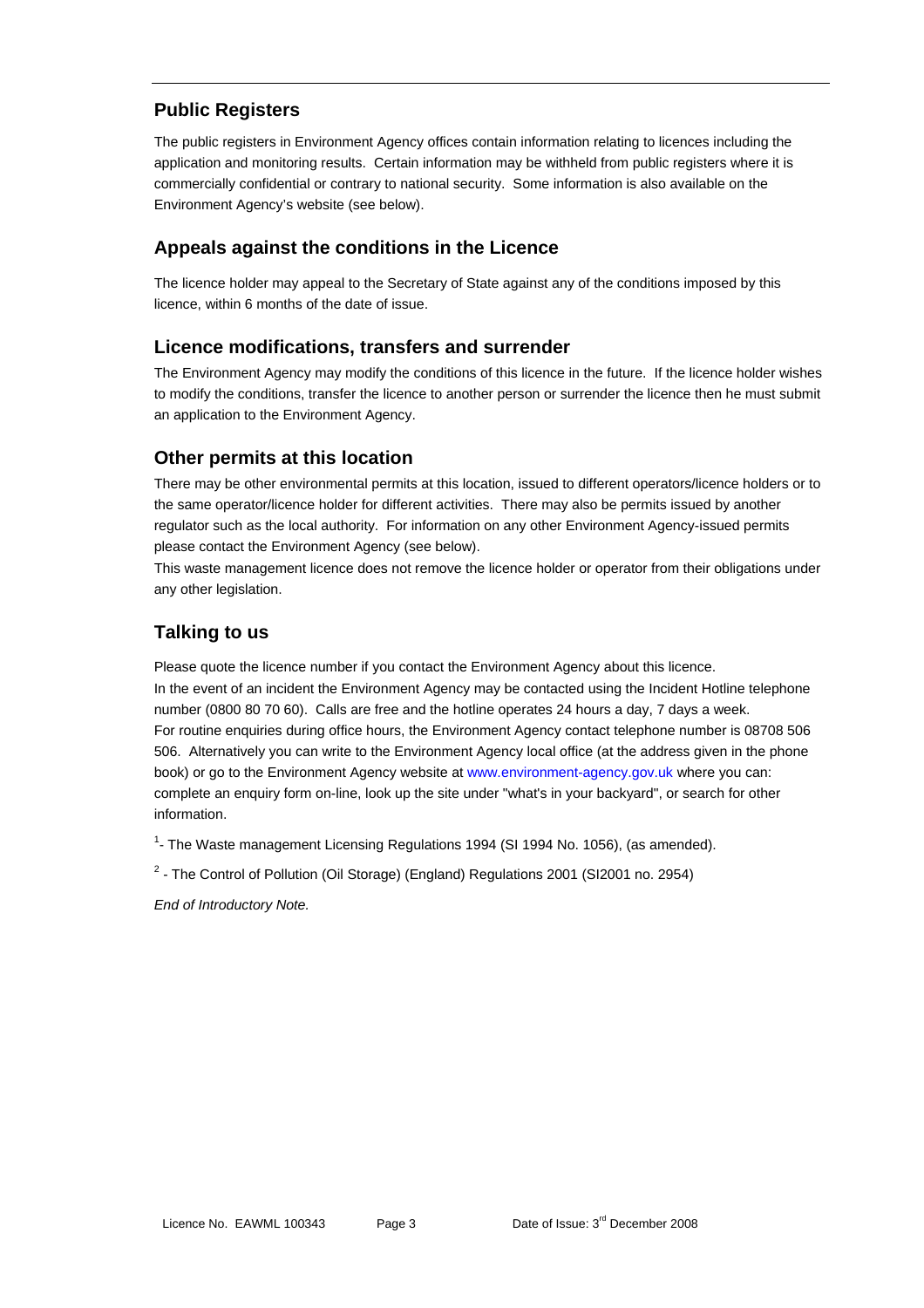## Licence

Environmental Protection Act 1990 Waste Management Licensing Regulations 1994



**ENVIRONMENT AGENCY** 

## **Waste Management Licence Number EAWML100343 Facility Type: Household Commercial and Industrial Waste Transfer Station with Treatment and Asbestos Storage and Vehicle Depollution & Dismantling (Authorised Treatment) Facility.**

The Environment Agency ("the Agency") in exercise of its powers under section 36 of the Environmental Protection Act 1990, hereby authorises:

**Mr Michael Davies** ("the licence holder"),

whose registered office (or principal place of business) is **Hafod Yard Hafod Road Johnstown Wrexham LL14 2AT**  to carry out the keeping and treatment of waste at

**M & J T Davies Group Haford Yard Hafod Road Johnstown Wrexham LL14 2AT** 

the boundary of which is shown edged in red on the site plan at schedule 1 to this licence

to the extent authorised by and subject to the conditions of this licence.

| Signed                                 | Date              |
|----------------------------------------|-------------------|
| $\overline{\phantom{a}}$<br>$\sqrt{U}$ | 3rd December 2008 |
|                                        |                   |

Stephen Attwood

Authorised to sign on behalf of the Agency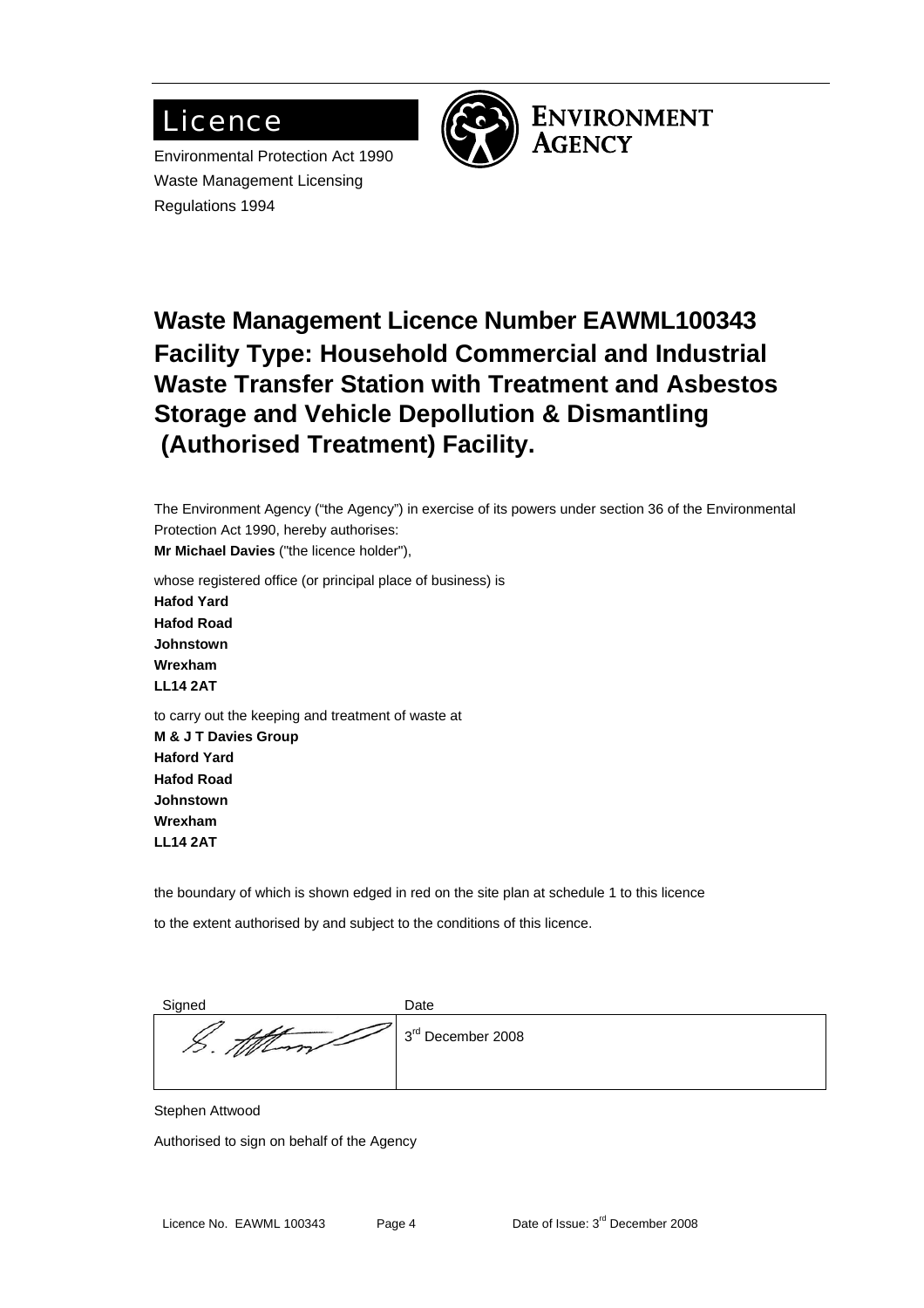## Conditions

## **1 - MANAGEMENT**

### **1.1 General management**

1.1.1 The activities shall be managed and operated:

- (a) in accordance with a management system, which identifies and minimises risks of pollution, including those arising from operations, maintenance, accidents, incidents and nonconformances and those drawn to the attention of the licence holder as a result of complaints; and
- (b) by sufficient persons who are competent in respect of the responsibilities to be undertaken by them in connection with the operation of the activities.
- 1.1.2 Records demonstrating compliance with condition 1.1.1 shall be maintained.
- 1.1.3 Any persons having duties that are or may be affected by the matters set out in this licence shall have convenient access to a copy of it kept at or near the place where those duties are carried out.

### **1.2 Accident management plan**

- 1.2.1 The licence holder shall:
	- (a) maintain and implement an accident management plan;
	- (b) review and record at least every 4 years or as soon as practicable after an accident, (whichever is the earlier) whether changes to the plan should be made;
	- (c) make any appropriate changes to the plan identified by a review.

#### **1.3 Site security**

1.3.1 Site security measures shall prevent unauthorised access to the site, as far as practicable.

## **2 – OPERATIONS**

#### **2.1 Licensed activities**

- 2.1.1 The licence holder is authorised to carry out the activities specified in schedule 2, table 2.1 ("the activities").
- 2.1.2 The storage (including temporary storage and treatment of waste motor vehicles shall meet the obligations and requirements of Schedule 5 of the End-of-Life Vehicles Regulations 2003.
- 2.1.3 The removal of coolants from air-conditioning units shall be in accordance with the "Guidance on the Recovery and Disposal of Controlled Substances Contained in Refrigerators and Freezers" published by the Environment Agency.

### **2.2 Waste acceptance**

- 2.2.1 Wastes shall only be accepted if:
	- (a) it is of a type and quantity listed in schedule 2, table 2.2; and
	- (b) it conforms to the description in the documentation supplied by the producer and holder.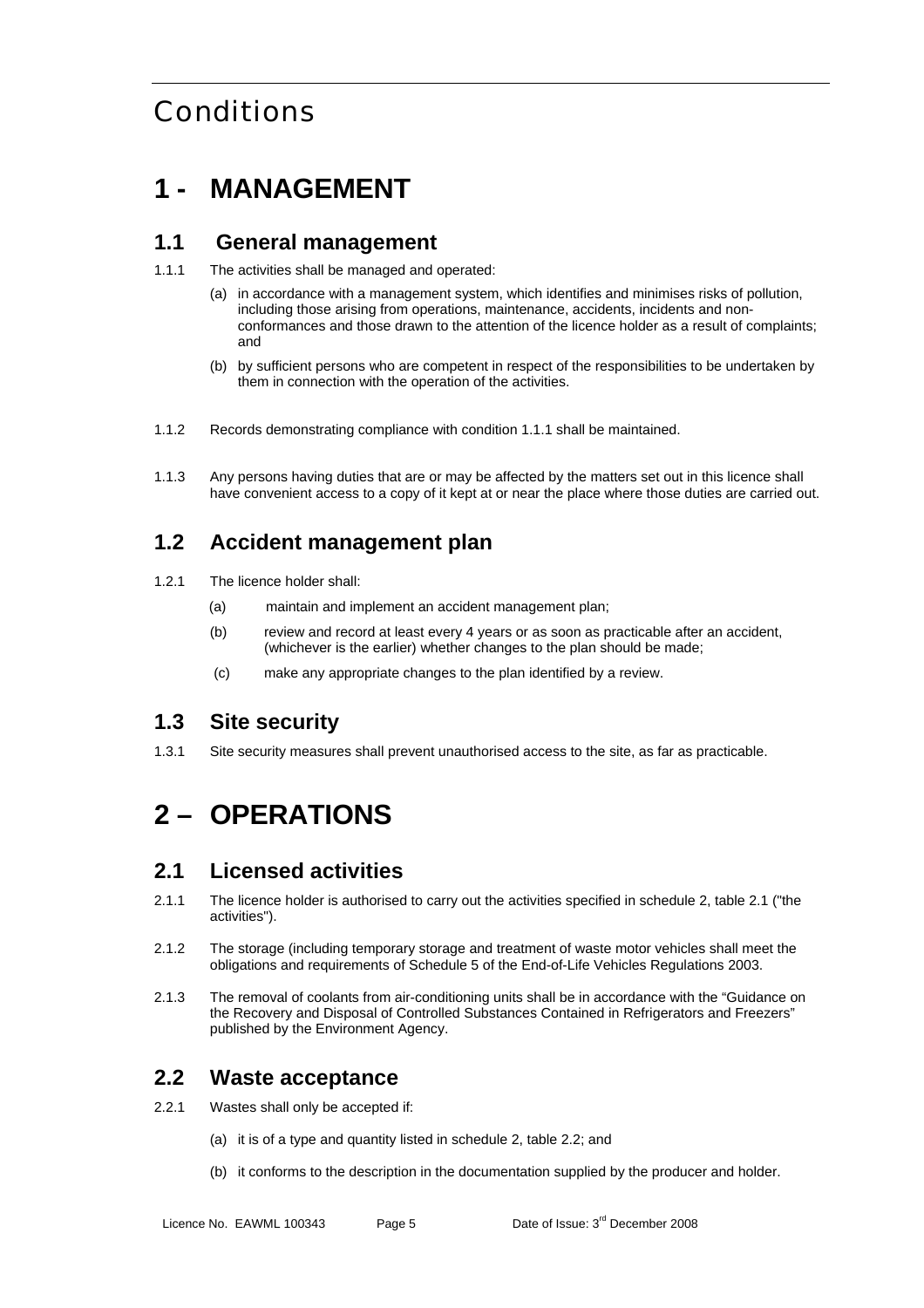2.2.2 Records shall be maintained of all waste accepted onto the site.

## **3 – EMISSIONS AND MONITORING**

### **3.1 Emissions to air, water, or land**

3.1.1 There shall be no point source emissions to air, water or land.

### **3.2 Transfers off-site**

3.2.1 Records of all the wastes sent off site from the activities, for either disposal or recovery shall be maintained.

### **3.3 Fugitive emissions of substances**

- 3.3.1 Fugitive emissions of substances (excluding odour and noise) shall not cause pollution. The licence holder shall not be taken to have breached this condition if appropriate measures have been taken to prevent or where that is not practicable, to minimise, those emissions.
- 3.3.2 Litter or mud arising from the activities shall not cause pollution. The licence holder shall not be taken to have breached this condition if appropriate measures have been taken to prevent or where that is not practicable, to minimise, the litter and mud.
- 3.3.3 Litter and mud arising from the activities shall be cleared from affected areas outside the site as soon as practicable.
- 3.3.4 All liquid wastes, whose emission to water or land could cause pollution, shall be provided with secondary containment, unless the licence holder has used other appropriate measures to prevent or where that is not practicable, to minimise, leakage and spillage from the primary container.

### **3.4 Odour**

3.4.1 Emissions from the activities shall be free from odour at levels likely to cause annoyance outside the site, as perceived by an authorised officer of the Agency, unless the licence holder has used appropriate measures to prevent or where that is not practicable, to minimise, the odour.

### **3.5 Noise**

3.5.1 Emissions from the activities shall be free from noise at levels likely to cause annoyance outside the site, as perceived by an authorised officer of the Agency, unless the licence holder has used appropriate measures to prevent or where that is not practicable, to minimise, the noise.

### **3.6 Pests**

3.6.1 Scavenging animals, scavenging birds and other pests shall not cause pollution. The licence holder shall not be taken to have breached this condition if appropriate measures have been taken to prevent or where that is not practicable, to minimise, such pollution.

### **3.7 Monitoring**

3.7.1 This licence does not require any monitoring of the activities, emissions or the environment.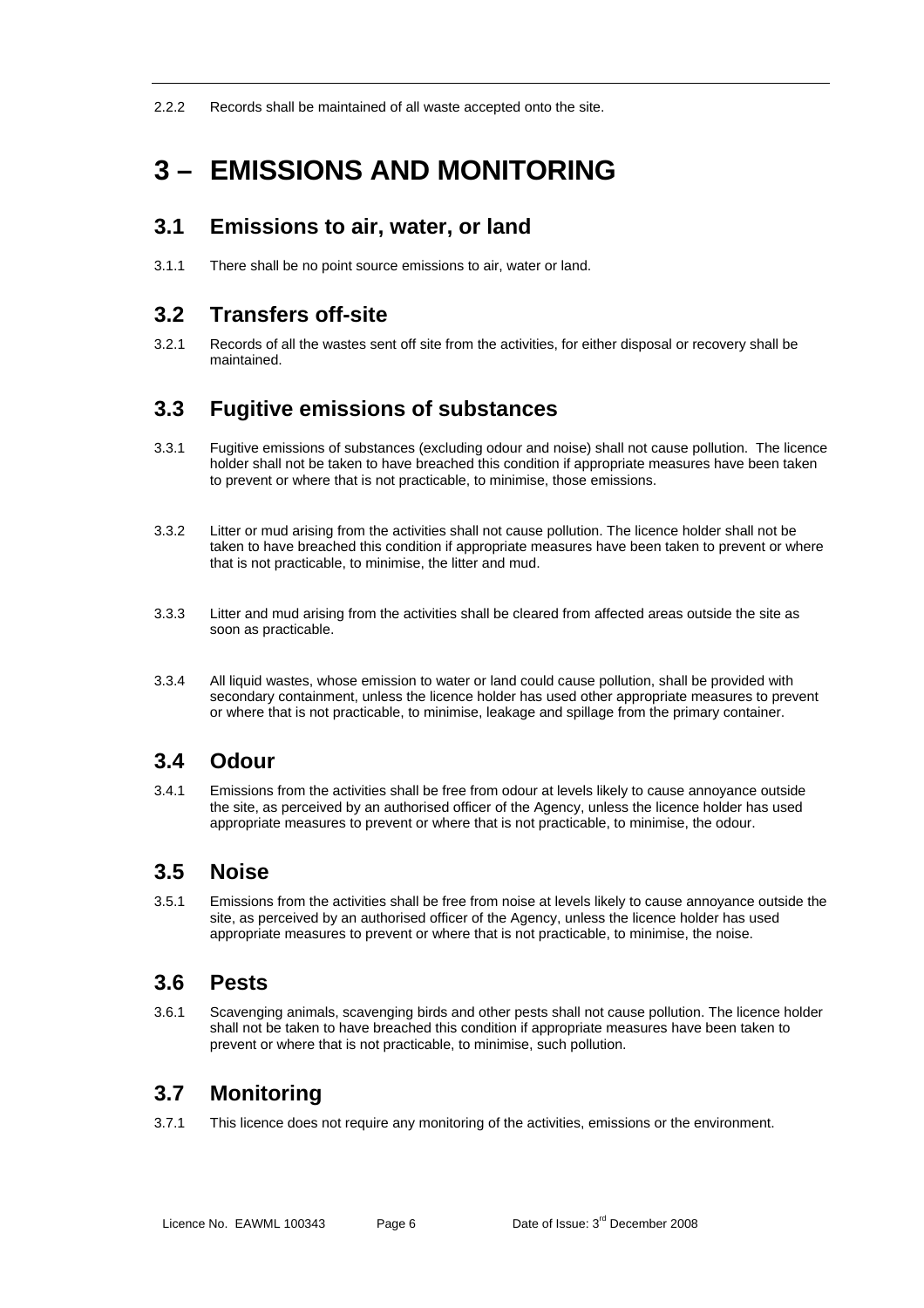## **4 – INFORMATION**

### **4.1 Records**

- 4.1.1 All records required to be made by this licence shall:
	- (a) be legible;
	- (b) be made as soon as reasonably practicable;
	- (c) if amended, be amended in such a way that the original and any subsequent amendments remain legible, or are capable of retrieval; and
	- (d) be retained, unless otherwise agreed by the Agency, for at least 6 years from the date when the records were made, or in the case of the following records until licence surrender:
		- (i) off-site environmental and health effects; and
		- (ii) the condition of land and groundwater
- 4.1.2 Any records required to be made by this licence shall be supplied to the Agency within 14 days, where the records have been requested in writing by the Agency.

### **4.2 Reporting**

- 4.2.1 All reports and notifications required by the licence shall be sent to the Agency using the contact details supplied in writing by the Agency.
- 4.2.2 A summary report of the waste types and quantities accepted and removed from the site shall be made for each quarter. It shall be submitted to the Agency within one month of the end of the quarter, and shall be in the format required by the Agency.

### **4.3 Notifications**

- 4.3.1 The Agency shall be notified without delay following the detection of:
	- (a) any malfunction, breakdown or failure of equipment or techniques, accident or fugitive emission which has caused, is causing or may cause significant pollution;
	- (b) the breach of a limit specified in this licence; and
	- (c) any significant adverse environmental and health effects.
- 4.3.2 Written confirmation of actual or potential pollution incidents and breaches of emission limits shall be submitted within 24 hours.
- 4.3.3 Prior written notification shall be given to the Agency of the following events and in the specified timescales:
	- (a) as soon as practicable prior to the permanent cessation of any of the activities;
	- (b) cessation of operation of all or part of the activities for a period likely to exceed 3 months;
	- (c) resumption of the operation of all or part of the activities after a cessation notified under (b) above.
- 4.3.4 Where the Agency has requested in writing that it shall be notified when the licence holder is to undertake monitoring and/or spot sampling, the licence holder shall inform the Agency when the relevant monitoring is to take place. The licence holder shall provide this information to the Agency at least 14 days before the date the monitoring is to be undertaken.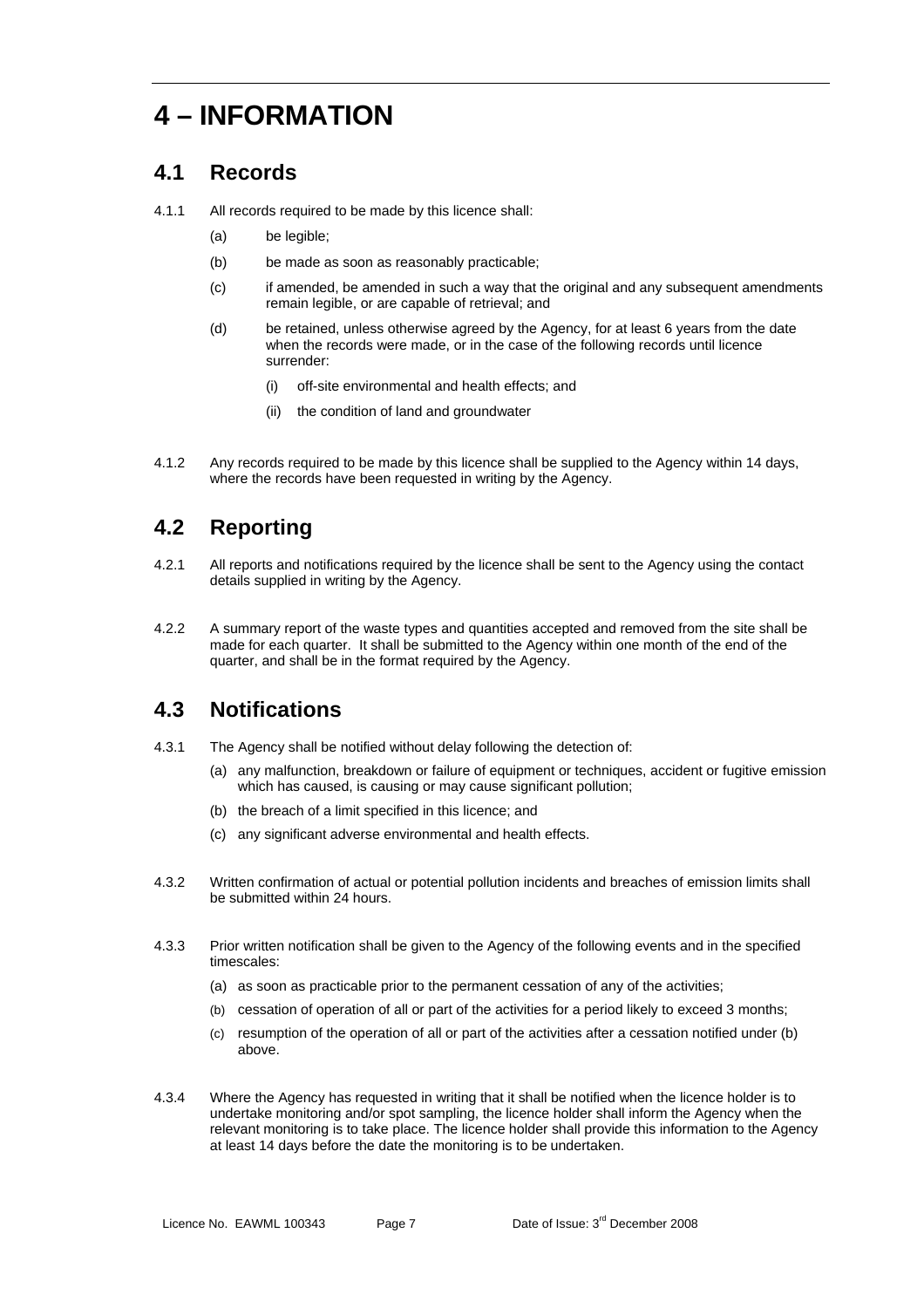- 4.3.5 The Agency shall be notified within 7 days of any changes in technically competent management and the name of any incoming person together with evidence that such person has the required technical competence.
- 4.3.6 The Agency shall be notified within 14 days of the licence holder and/or any relevant person being convicted of a relevant offence, (unless such information has already been notified to the Agency), with details of the nature of the offence, the place and date of conviction, and the sentence imposed.
- 4.3.7 The Agency shall be notified within 14 days of the licence holder and/or any relevant person lodging an appeal against a conviction for any relevant offence and of the outcome when the appeal is decided.
- 4.3.8 The Agency shall be notified within 14 days of the occurrence of the following matters except where such disclosure is prohibited by Stock Exchange rules:

a). Where the licence holder is a registered company:

- any change in the licence holder's trading name, registered name or registered office address
- any change to particulars of the licence holder's ultimate holding company (including details of an ultimate holding company where a licence holder has become a subsidiary);
- any steps taken with a view to the licence holder going into administration, entering into a company voluntary arrangement or being wound up; and
- if the licence holder is not the operator: any change in the operators trading name; address; registered name or registered office address.
- b). Where the licence holder is a corporate body other than a registered company:
- any change in the licence holder's name or address;
- any steps taken with a view to the dissolution of the licence holder; and
- if the licence holder is not the operator: any change in the operators trading name; address; registered name or registered office address.
- c). In any other case:
- the death of any of the named licence holders (where the licence holder consists of more than one named individual);
- any steps taken with a view to the licence holder, or any one of them, going into bankruptcy, entering into a composition or arrangement with creditors, or, in the case of them being in a partnership, dissolving the partnership; and
- if the licence holder is not the operator: any change in the operators trading name; address; registered name or registered office address.
- 4.3.9 The Agency shall be notified at least 7 days in advance of the commencement of any of the activities.

#### **4.4 Interpretation**

4.4.1 In this licence the expressions listed in schedule 3 shall have the meaning given in that schedule.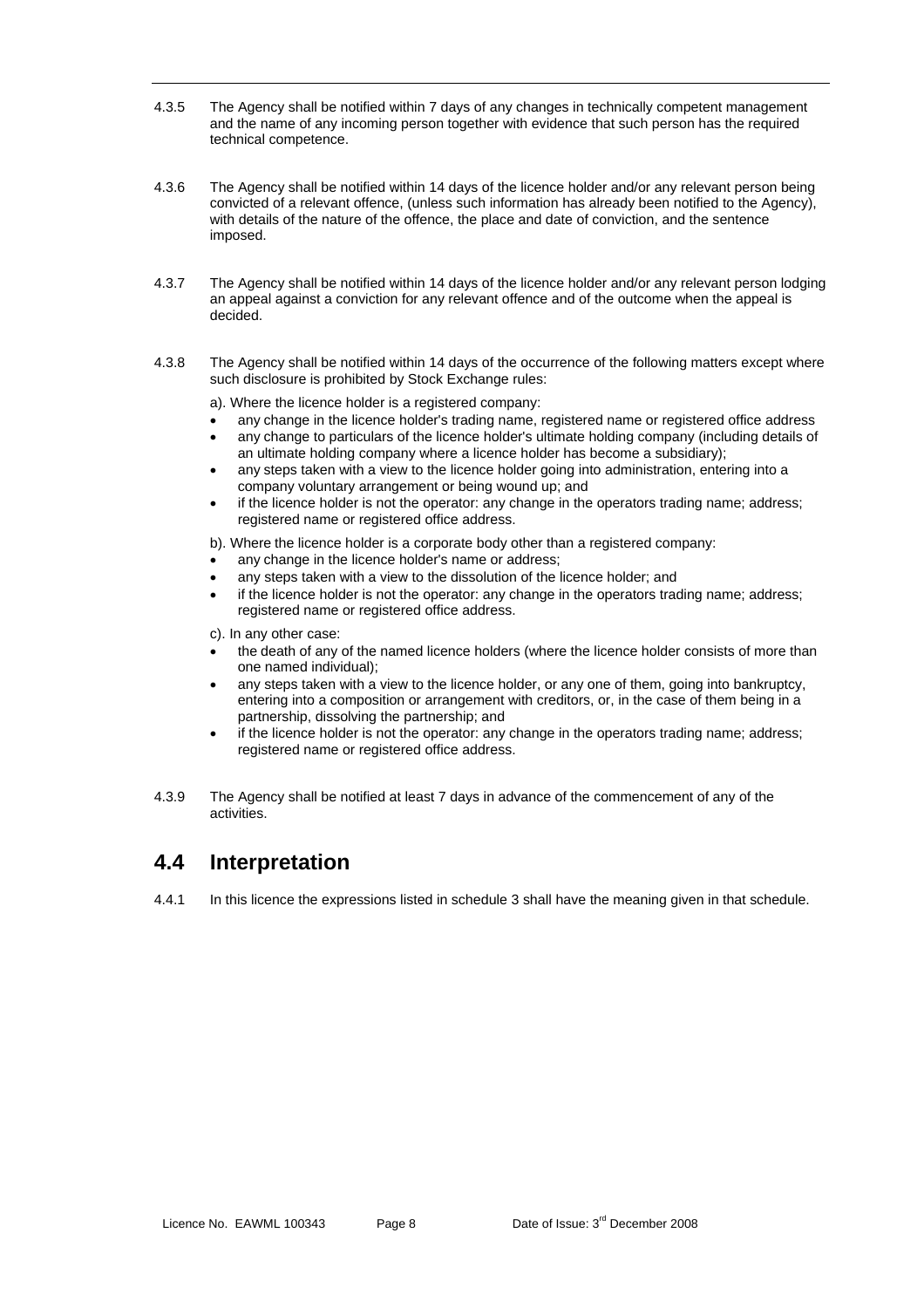## **Schedule 1- Site plan**



["Reproduced from the Ordnance Survey map with the permission of the Controller of Her Majesty's Stationery Office <sup>©</sup>Crown Copyright 2000. Unauthorised reproduction infringes Crown Copyright and may lead to prosecution or civil proceedings."]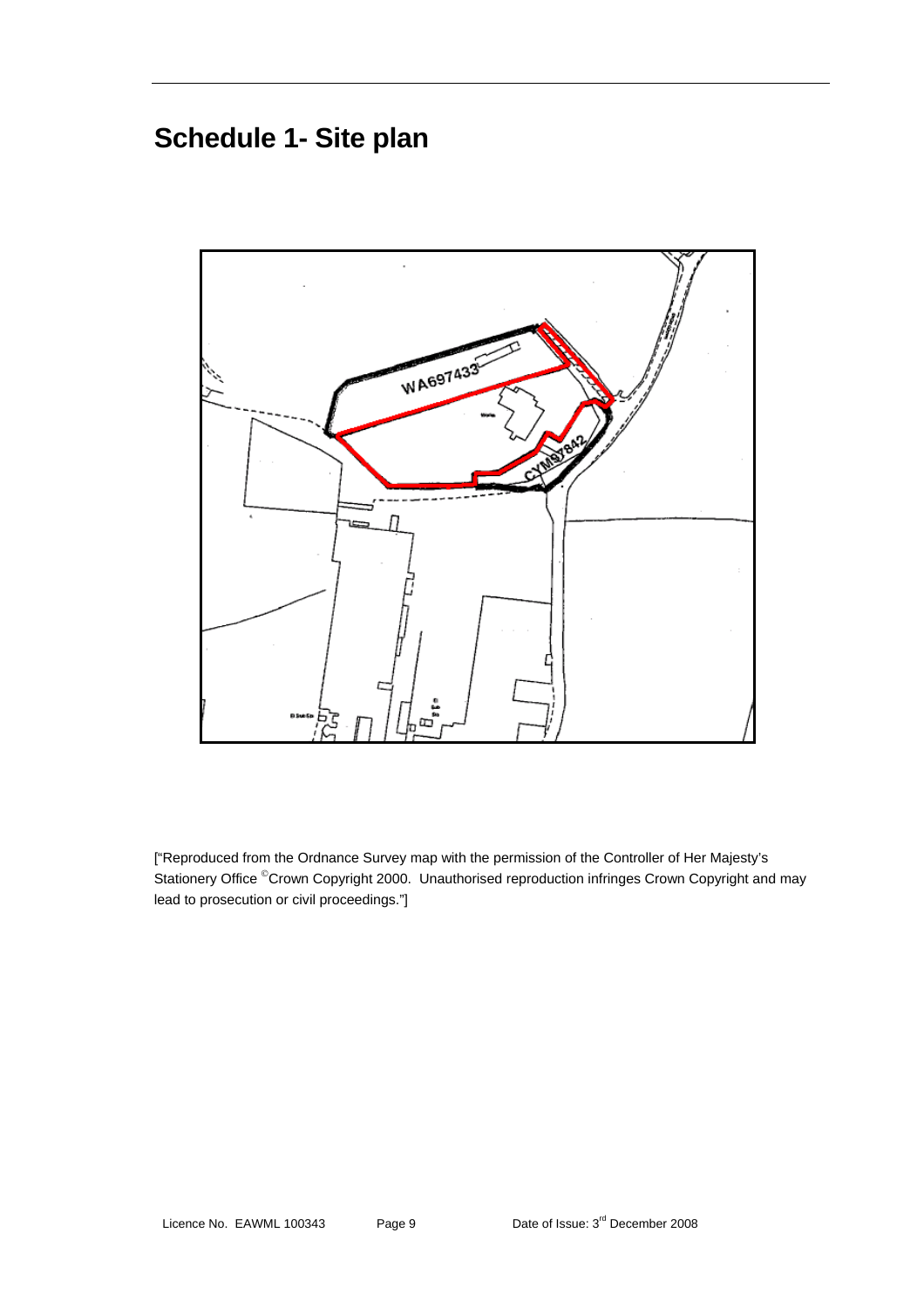# **Schedule 2 - Operations**

| Table 2.1 Licensed activities - Waste Transfer Station                                                                                                                                                                                                                                                      |                                                                                                                                                                                                                                                             |  |
|-------------------------------------------------------------------------------------------------------------------------------------------------------------------------------------------------------------------------------------------------------------------------------------------------------------|-------------------------------------------------------------------------------------------------------------------------------------------------------------------------------------------------------------------------------------------------------------|--|
| <b>Description of activities</b>                                                                                                                                                                                                                                                                            | Limits of activities                                                                                                                                                                                                                                        |  |
| D15: Storage of waste pending any of the<br>operations listed in paragraphs 1 to 14 of this<br>Part of this Schedule, but excluding temporary<br>storage, pending collection, on the site where                                                                                                             | All bulking or transfer of non-hazardous waste<br>must be carried out either inside a building or<br>in bays with an impermeable surface and a<br>sealed drainage system.                                                                                   |  |
| the waste is produced.<br>R13: Storage of waste pending any of the<br>operations listed in paragraphs 1 to 12 of this                                                                                                                                                                                       | Non-hazardous wastes must be kept in a<br>building or within a secure container or in<br>bays with an impermeable surface and a<br>sealed drainage system.                                                                                                  |  |
| Part of this Schedule, but excluding temporary<br>storage, pending collection, on the site where<br>it is produced.                                                                                                                                                                                         | Bonded asbestos waste must be double<br>bagged and kept within clearly identified,<br>secure lockable containers.                                                                                                                                           |  |
| D14: Repackaging of waste prior to the waste<br>being submitted to any of the operations<br>listed in paragraphs 1 to 13 of this Part of this                                                                                                                                                               | The maximum quantity of bonded asbestos<br>waste received at the site shall not exceed 10<br>tonnes per day.                                                                                                                                                |  |
| Schedule.                                                                                                                                                                                                                                                                                                   | The maximum quantity of bonded asbestos<br>waste stored at the site shall not exceed 10<br>tonnes.                                                                                                                                                          |  |
|                                                                                                                                                                                                                                                                                                             | Hazardous and non-hazardous waste must be<br>kept on an impermeable surface with sealed<br>drainage.                                                                                                                                                        |  |
|                                                                                                                                                                                                                                                                                                             | Inert wastes must be kept on hard standing or<br>on an impermeable surface with sealed<br>drainage.                                                                                                                                                         |  |
| D9: Physico-chemical treatment of waste not<br>listed elsewhere in this Part of this Schedule<br>which results in final compounds or mixtures<br>which are discarded by means of any of the<br>operations listed in paragraphs 1 to 12 of this<br>Part<br><b>of</b><br>Schedule<br>this<br>(for<br>example, | Treatment consisting only of manual sorting,<br>separation,<br>screening,<br>baling,<br>shredding,<br>crushing or compaction of non-hazardous or<br>inert waste into different components for<br>disposal, (no more than 50 tonnes per day) or<br>recovery. |  |
| evaporation, drying, calcination).<br>R3: Recycling or reclamation of organic<br>substances which are not used as solvents,                                                                                                                                                                                 | Treatment of non- hazardous waste must be<br>carried out within a building or in bays with an<br>impermeable surface and a sealed drainage<br>system.                                                                                                       |  |
| including composting and other biological<br>transformation processes.                                                                                                                                                                                                                                      | Non-hazardous waste must be treated on an<br>impermeable surface with sealed drainage.                                                                                                                                                                      |  |
| R4: Recycling or reclamation of metals and<br>metal compounds                                                                                                                                                                                                                                               | Inert wastes must be treated on hard standing<br>or on an impermeable surface with sealed<br>drainage.                                                                                                                                                      |  |
| reclamation of<br>R5:<br>Recycling<br>other<br><b>or</b><br>inorganic materials                                                                                                                                                                                                                             | There must not be any treatment of asbestos<br>waste.                                                                                                                                                                                                       |  |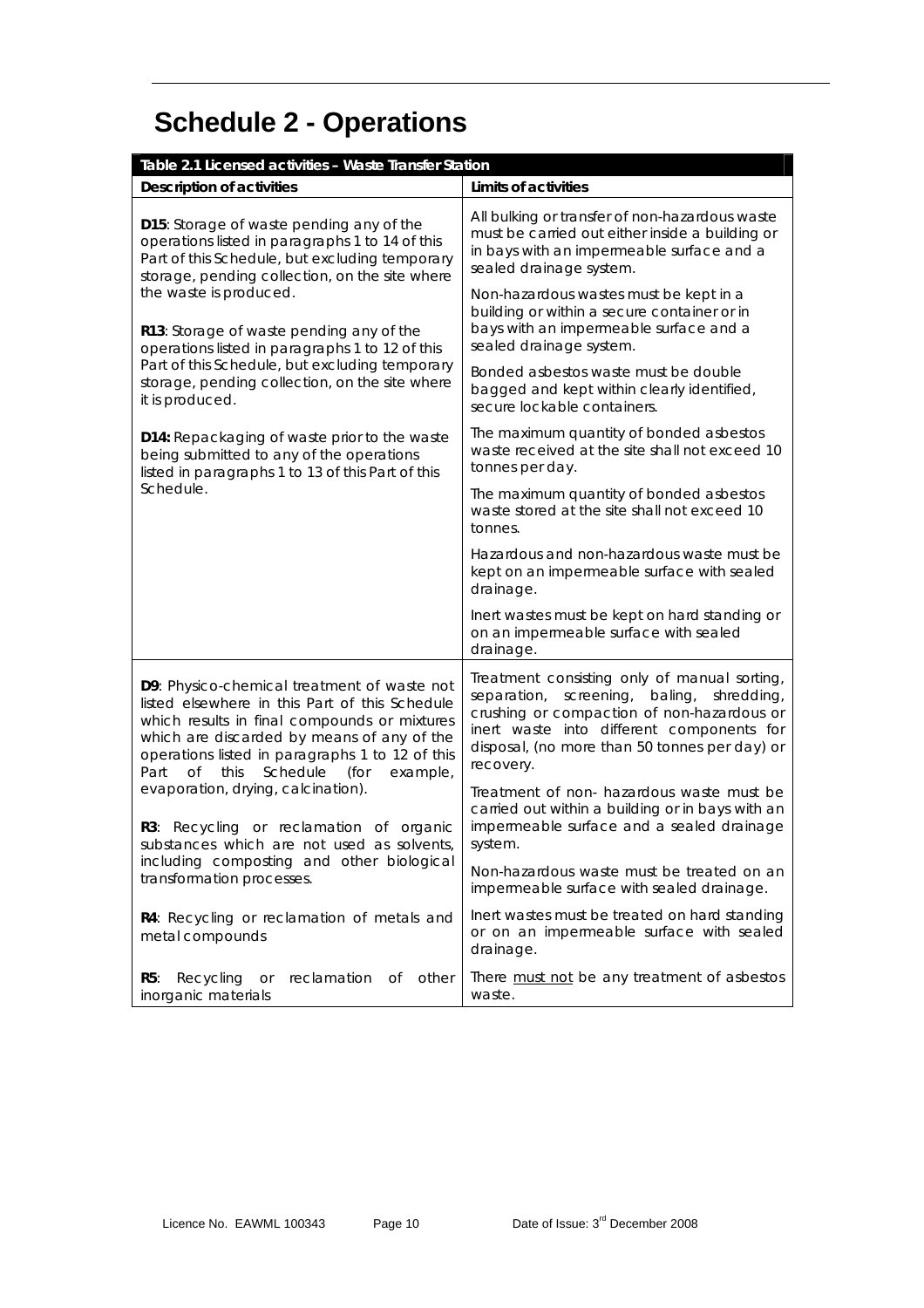| Table 2.1 Licensed activities - Vehicle Depolluting and Dismantling                                                                                                                                                                                                                                                               |                                                                                                                                                                                                                                                                                                                          |  |
|-----------------------------------------------------------------------------------------------------------------------------------------------------------------------------------------------------------------------------------------------------------------------------------------------------------------------------------|--------------------------------------------------------------------------------------------------------------------------------------------------------------------------------------------------------------------------------------------------------------------------------------------------------------------------|--|
| <b>Description of activities</b>                                                                                                                                                                                                                                                                                                  | <b>Limits of activities</b>                                                                                                                                                                                                                                                                                              |  |
| R13: Storage of waste consisting of materials<br>intended for submission, on this site to any of<br>the category "R" operations authorised under<br>this column, or elsewhere than on this site, to<br>any of the operations listed in Part IV of<br>Schedule 4 of the 1994 Regulations,<br>(excluding temporary storage, pending | Uncontaminated plastic, glass and ferrous<br>and non-ferrous metal wastes arising from the<br>treatment of End-of-life vehicles must be<br>stored on hardstanding or an impermeable<br>surface with sealed drainage system. All other<br>wastes must be stored on an impermeable<br>surface with sealed drainage system. |  |
| collection, on the site where it is produced).                                                                                                                                                                                                                                                                                    | Lead acid batteries shall be stored in<br>containers with an impermeable, acid<br>resistant base and a lid to prevent ingress of<br>surface water.                                                                                                                                                                       |  |
|                                                                                                                                                                                                                                                                                                                                   | Maximum storage time of 1 year prior to<br>disposal or 3 years prior to recovery                                                                                                                                                                                                                                         |  |
| R4: Recycling or reclamation of metals and<br>metal compounds<br>R5: Recycling or reclamation of other                                                                                                                                                                                                                            | Treatment consisting only of depollution of<br>waste motor vehicles and sorting, separation,<br>grading, baling, shearing, compacting,<br>crushing or cutting of waste into different<br>components for recovery.                                                                                                        |  |
| inorganic materials.                                                                                                                                                                                                                                                                                                              | Waste motor vehicles shall have their tyres<br>removed before they are baled, crushed or<br>compacted.<br>All waste treatment including that of waste<br>motor vehicles must take place on an                                                                                                                            |  |
|                                                                                                                                                                                                                                                                                                                                   | impermeable surface with sealed drainage<br>system.                                                                                                                                                                                                                                                                      |  |

#### **Table 2.2. Licensed waste types and quantities Maximum Quantities**

The quantity of wastes listed below, accepted at the site shall be less than 25,000 tonnes a year.

#### **Exclusions**

Notwithstanding the specification of waste types below, wastes shall not be accepted at the site which have any of the following characteristics:

- Consisting solely or mainly of dusts, powders or loose fibres
- Wastes that are in a form which is either sludge or liquid

| <b>Waste</b><br>Code | <b>Description</b>                                                                                       |  |
|----------------------|----------------------------------------------------------------------------------------------------------|--|
| 01                   | WASTES RESULTING FROM EXPLORATION, MINING, QUARRYING, AND PHYSICAL AND<br>CHEMICAL TREATMENT OF MINERALS |  |
| 01 01                | Wastes from mineral excavation                                                                           |  |
| 01 01 01             | Wastes from mineral metalliferous excavation                                                             |  |
| 01 01 02             | Wastes from mineral non-metalliferous excavation                                                         |  |
| 01 03                | Wastes from physical and chemical processing of metalliferous minerals                                   |  |
| 01 03 06             | Tailings other than those mentioned in 01 03 04 and 01 03 05                                             |  |
| 01 03 09             | Red mud from alumina production other than the wastes mentioned in 01 03 07                              |  |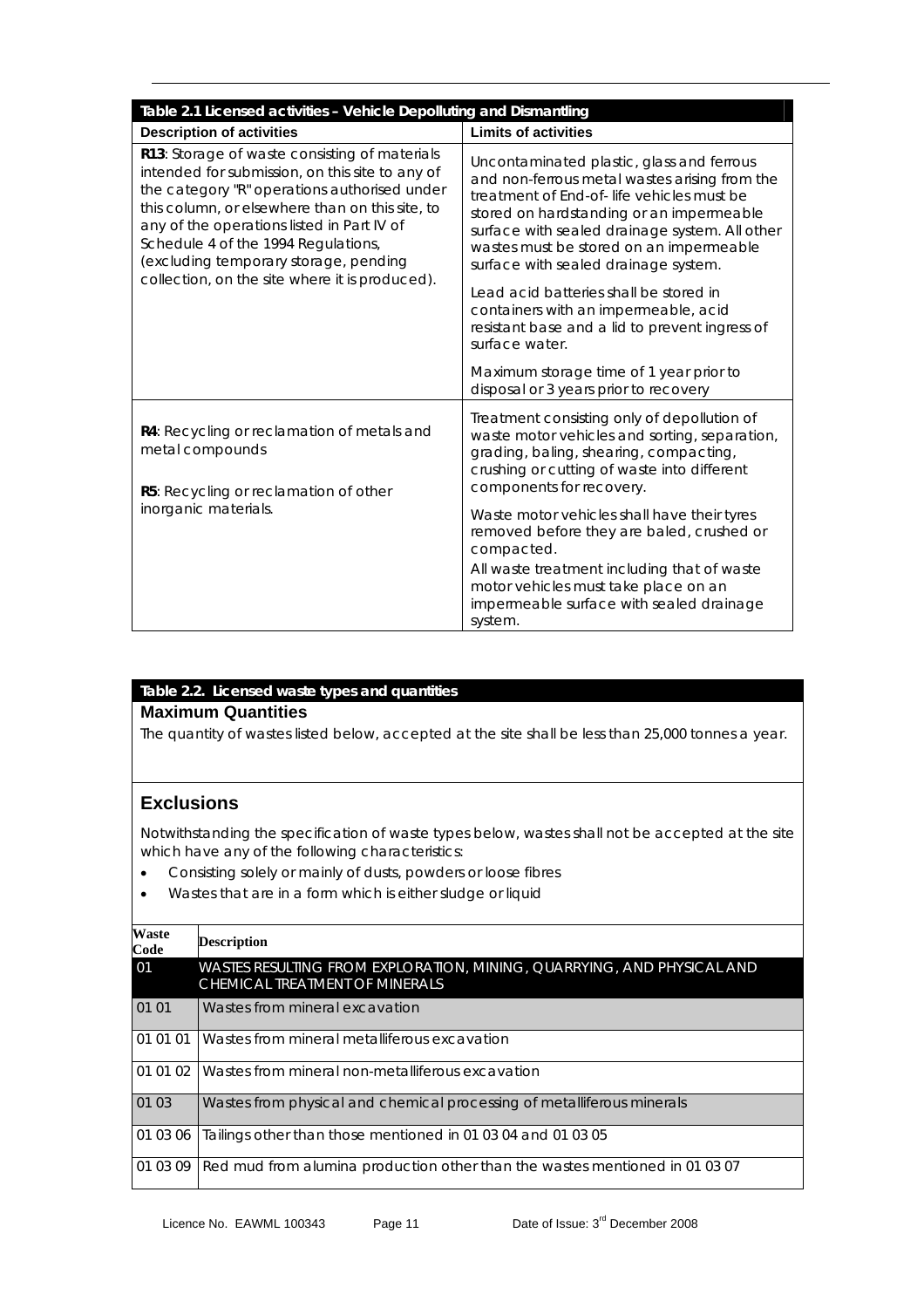|          | Table 2.2. Licensed waste types and quantities                                                                                                                                                                       |
|----------|----------------------------------------------------------------------------------------------------------------------------------------------------------------------------------------------------------------------|
| 01 04    | Wastes from physical and chemical processing of non-metalliferous minerals                                                                                                                                           |
| 01 04 08 | Waste gravel and crushed rocks other than those mentioned in 01 04 07                                                                                                                                                |
| 01 04 09 | Waste sand and clays                                                                                                                                                                                                 |
| 01 04 11 | Wastes from potash and rock salt processing other than those mentioned in 01 04 07                                                                                                                                   |
| 01 04 12 | Tailings and other wastes from washing and cleaning of minerals other than those<br>mentioned in 01 04 07 and<br>01 04 11                                                                                            |
| 01 04 13 | Wastes from stone cutting and sawing other than those mentioned in 01 04 07                                                                                                                                          |
| 02       | WASTES FROM AGRICULTURE, HORTICULTURE, AQUACULTURE, FORESTRY, HUNTING AND<br>FISHING, FOOD PREPARATION AND PROCESSING                                                                                                |
| 02 01    | Wastes from agriculture, horticulture, aquaculture, forestry, hunting and fishing                                                                                                                                    |
| 02 01 03 | Plant-tissue waste                                                                                                                                                                                                   |
| 02 01 04 | Waste plastics (except packaging)                                                                                                                                                                                    |
| 02 01 07 | Wastes from forestry                                                                                                                                                                                                 |
| 02 01 10 | Waste metal                                                                                                                                                                                                          |
| 0202     | Wastes from the preparation and processing of meat, fish and other foods of animal<br>origin                                                                                                                         |
| 02 02 03 | Materials unsuitable for consumption or processing                                                                                                                                                                   |
| 02 03    | Wastes from fruit, vegetables, cereals, edible oils, cocoa, coffee, tea and tobacco<br>preparation and processing; conserve production; yeast and yeast extract production,<br>molasses preparation and fermentation |
| 02 03 04 | Materials unsuitable for consumption or processing                                                                                                                                                                   |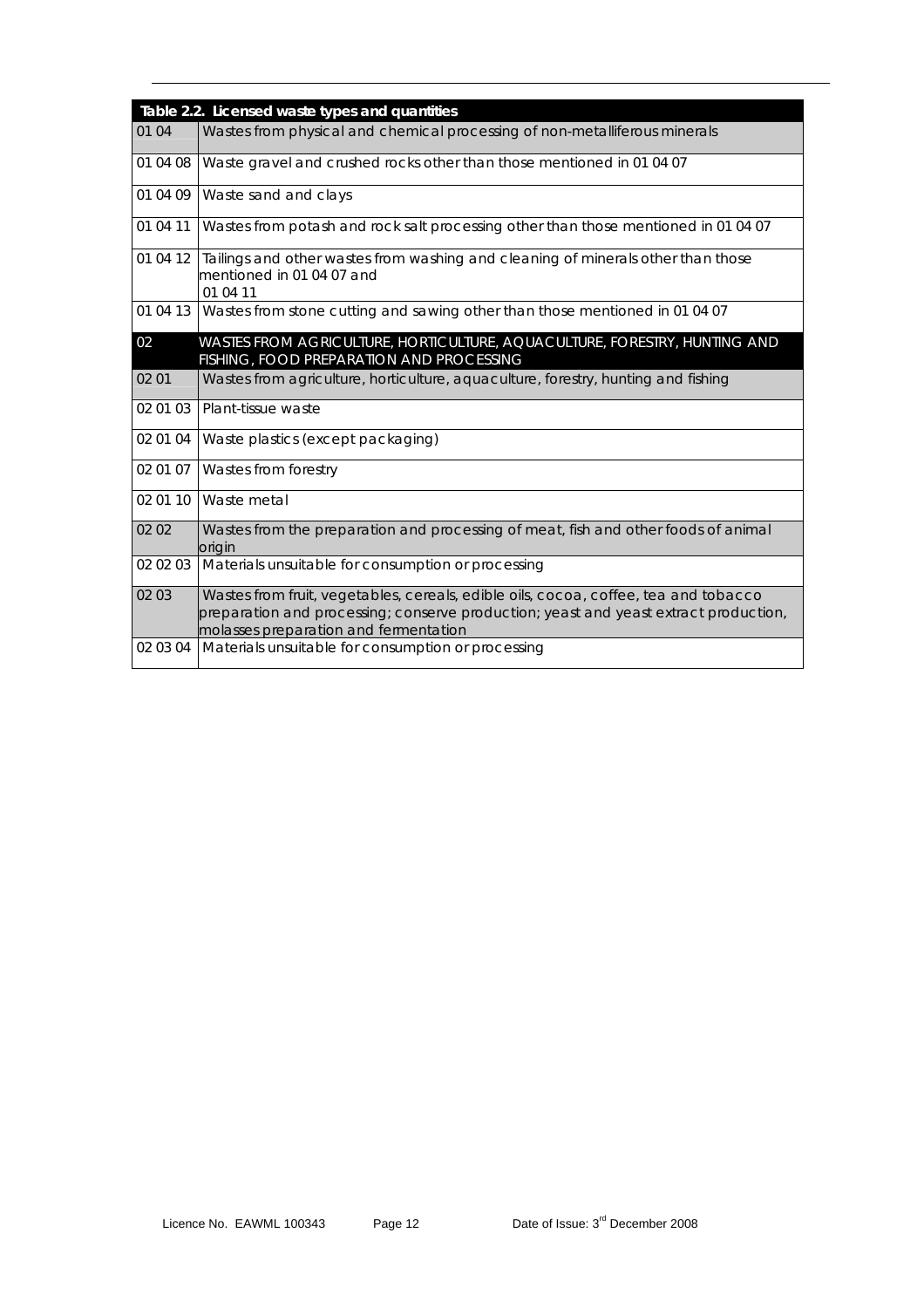| 02 04    | Wastes from sugar processing                                                                           |
|----------|--------------------------------------------------------------------------------------------------------|
| 02 04 01 | Soil from cleaning and washing beet                                                                    |
| 02 04 02 | Off-specification calcium carbonate                                                                    |
| 02 05    | Wastes from the dairy products industry                                                                |
| 02 05 01 | Materials unsuitable for consumption or processing                                                     |
| 02 06    | Wastes from the baking and confectionery industry                                                      |
| 02 06 01 | Materials unsuitable for consumption or processing                                                     |
| 02 06 02 | Wastes from preserving agents                                                                          |
| 02 07    | Wastes from the production of alcoholic and non-alcoholic beverages (except coffee,<br>tea and cocoa)  |
| 02 07 01 | Wastes from washing, cleaning and mechanical reduction of raw materials                                |
| 02 07 02 | Wastes from spirits distillation                                                                       |
| 02 07 04 | Materials unsuitable for consumption or processing                                                     |
| 03       | WASTES FROM WOOD PROCESSING AND THE PRODUCTION OF PANELS AND FURNITURE,<br>PULP, PAPER AND CARDBOARD   |
|          |                                                                                                        |
| 03 01    | Wastes from wood processing and the production of panels and furniture                                 |
| 03 01 01 | Waste bark and cork                                                                                    |
| 03 01 05 | Sawdust, shavings, cuttings, wood, particle board and veneer other than those<br>mentioned in 03 01 04 |
| 03 03    | Wastes from pulp, paper and cardboard production and processing                                        |
| 03 03 01 | Waste bark and wood                                                                                    |
| 03 03 07 | Mechanically separated rejects from pulping of waste paper and cardboard                               |
| 03 03 08 | Wastes from sorting of paper and cardboard destined for recycling                                      |
| 03 03 10 | Fibre rejects, fibre-, filler- and coating-sludges from mechanical separation                          |
| 04       | WASTES FROM THE LEATHER, FUR AND TEXTILE INDUSTRIES                                                    |
| 04 01    | Wastes from the leather and fur industry                                                               |
| 04 01 08 | Waste tanned leather (blue sheetings, shavings, cuttings, buffing dust) containing<br>chromium         |
| 04 01 09 | Wastes from dressing and finishing                                                                     |
| 04 02    | Wastes from the textile industry                                                                       |
| 04 02 21 | Wastes from unprocessed textile fibres                                                                 |
| 04 02 22 | Wastes from processed textile fibres                                                                   |
| 06       | WASTES FROM INORGANIC CHEMICAL PROCESSES                                                               |
| 06 09    | Wastes from the MSFU of phosphorous chemicals and phosphorous chemical processes                       |
| 06 09 02 | Phosphorous slag                                                                                       |
| 06 09 04 | Calcium-based reaction wastes other than those mentioned in 06 09 03                                   |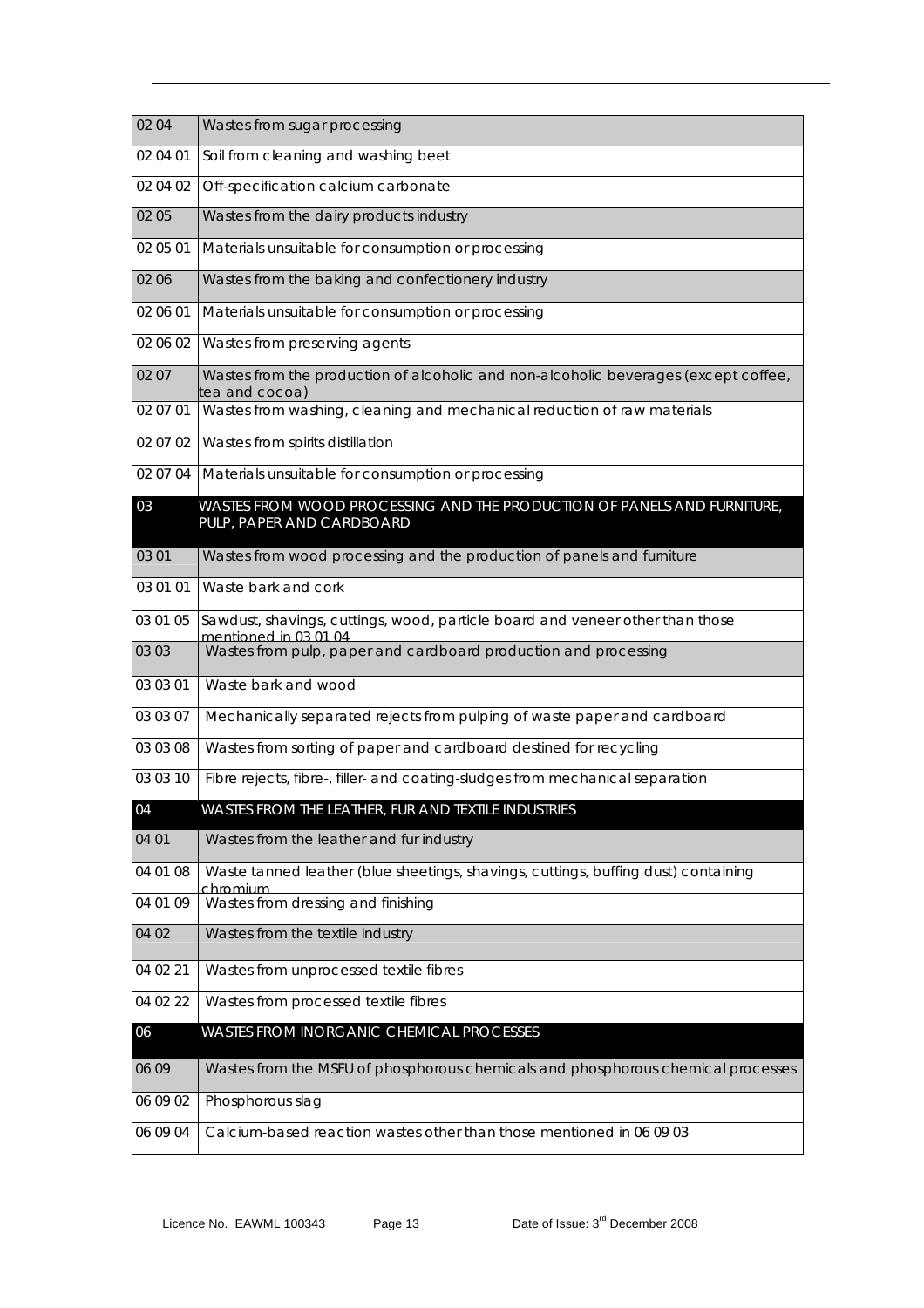| 06 11    | Wastes from the manufacture of inorganic pigments and opacificiers                              |
|----------|-------------------------------------------------------------------------------------------------|
| 06 11 01 | Calcium-based reaction wastes from titanium dioxide production                                  |
| 07       | WASTES FROM ORGANIC CHEMICAL PROCESSES                                                          |
| 07 02    | Wastes from the MFSU of plastics, synthetic rubber and man-made fibres                          |
| 07 02 13 | Waste plastic                                                                                   |
| 09       | WASTES FROM THE PHOTOGRAPHIC INDUSTRY                                                           |
| 09 01    | Wastes from the photographic industry                                                           |
| 09 01 07 | Photographic film and paper containing silver or silver compounds                               |
| 09 01 08 | Photographic film and paper free of silver or silver compounds                                  |
| 09 01 10 | Single-use cameras without batteries                                                            |
| 09 01 12 | Single-use cameras containing batteries other than those mentioned in 09 01 11                  |
| 10       | <b>WASTES FROM THERMAL PROCESSES</b>                                                            |
| 10 01    | Wastes from power stations and other combustion plants (except 19)                              |
| 10 01 01 | Bottom ash, slag and boiler dust (excluding boiler dust mentioned in 10 01 04)                  |
| 10 01 05 | Calcium-based reaction wastes from flue-gas desulphurisation in solid form                      |
| 10 01 07 | Calcium-based reaction wastes from flue-gas desulphurisation in sludge form                     |
| 10 01 15 | Bottom ash, slag and boiler dust from co-incineration other than those mentioned in 10          |
| 10 01 19 | Wastes from gas cleaning other than those mentioned in 10 01 05, 10 01 07 and 10 01 18          |
| 10 01 24 | Sands from fluidised beds                                                                       |
| 10 02    | Wastes from the iron and steel industry                                                         |
| 10 02 01 | Wastes from the processing of slag                                                              |
| 10 02 02 | Unprocessed slag                                                                                |
| 10 02 08 | Solid wastes from gas treatment other than those mentioned in 10 02 07                          |
| 10 02 10 | Mill scales                                                                                     |
| 10 02 14 | Filter cakes from gas treatment other than those mentioned in 10 02 13                          |
| 10 02 15 | Other filter cakes                                                                              |
| 10 03    | Wastes from aluminium thermal metallurgy                                                        |
| 10 03 05 | Waste alumina                                                                                   |
| 10 03 16 | Skimmings other than those mentioned in 10 03 15                                                |
| 10 03 18 | Carbon-containing wastes from anode manufacture other than those mentioned in 10<br>03 17       |
| 10 03 24 | Solid wastes from gas treatment other than those mentioned in 10 03.23                          |
| 10 03 26 | Filter cakes from gas treatment other than those mentioned in 10 03 25                          |
| 10 03 28 | Wastes from cooling-water treatment other than those mentioned in 10 03 27                      |
| 10 03 30 | Wastes from treatment of salt slags and black drosses other than those mentioned in 10<br>03 29 |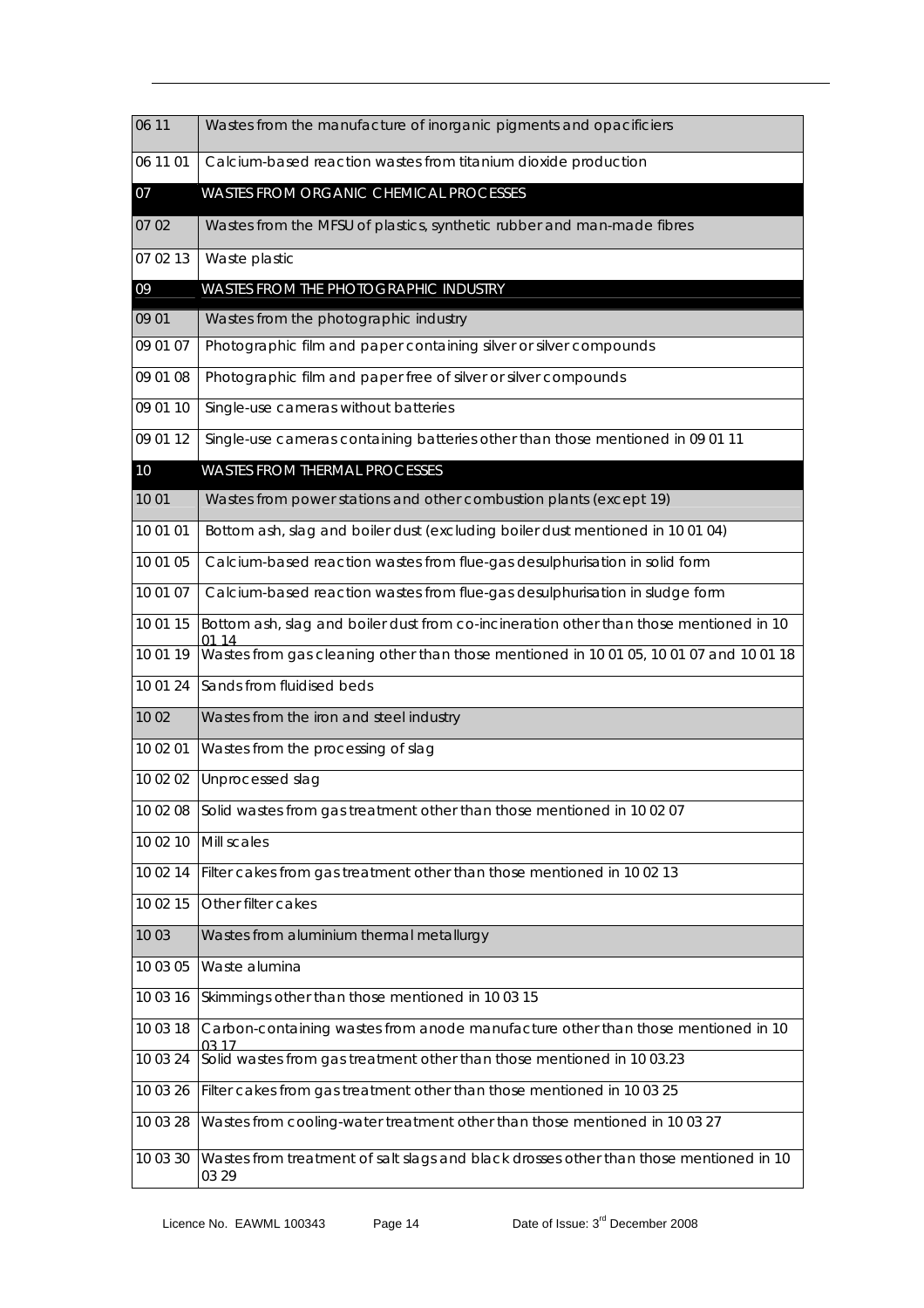| 10 04    | Wastes from lead thermal metallurgy                                                                  |
|----------|------------------------------------------------------------------------------------------------------|
| 10 04 10 | Wastes from cooling-water treatment other than those mentioned in 10 04 09                           |
| 10 05    | Wastes from zinc thermal metallurgy                                                                  |
| 10 05 01 | Slags from primary and secondary production                                                          |
| 10 05 09 | Wastes from cooling-water treatment other than those mentioned in 10 05 08                           |
| 10 05 11 | Dross and skimmings other than those mentioned in 10 05 10                                           |
| 10 06    | Wastes from copper thermal metallurgy                                                                |
| 10 06 01 | Slags from primary and secondary production                                                          |
| 10 06 02 | Dross and skimmings from primary and secondary production                                            |
| 10 06 10 | Wastes from cooling-water treatment other than those mentioned in 10 06 09                           |
| 10 07    | Wastes from silver, gold and platinum thermal metallurgy                                             |
| 10 07 01 | Slags from primary and secondary production                                                          |
| 10 07 02 | Dross and skimmings from primary and secondary production                                            |
| 10 07 03 | Solid wastes from gas treatment                                                                      |
| 10 07 05 | Filter cakes from gas treatment                                                                      |
| 10 07 08 | Wastes from cooling-water treatment other than those mentioned in 10 07 07                           |
| 10 08    | Wastes from other non-ferrous thermal metallurgy                                                     |
| 10 08 09 | Other slags                                                                                          |
| 10 08 11 | Dross and skimmings other than those mentioned in 10 08 10                                           |
| 10 08 13 | Carbon-containing wastes from anode manufacture other than those mentioned in 10<br>08 12            |
| 10 08 14 | Anode scrap                                                                                          |
| 10 08 18 | Filter cakes from flue-gas treatment other than those mentioned in 10 08 17                          |
|          | 10 08 20 Wastes from cooling-water treatment other than those mentioned in 10 08 19                  |
| 10 09    | Wastes from casting of ferrous pieces                                                                |
| 10 09 03 | Furnace slag                                                                                         |
| 10 09 06 | Casting cores and moulds which have not undergone pouring other than those<br>mentioned in 10.09.05  |
| 10 09 08 | Casting cores and moulds which have undergone pouring other than those mentioned<br>in 10.09.07      |
| 10 09 14 | Waste binders other than those mentioned in 10 09 13                                                 |
| 10 09 16 | Waste crack-indicating agent other than those mentioned in 10 09 15                                  |
| 10 10    | Wastes from casting of non-ferrous pieces                                                            |
| 10 10 03 | Furnace slag                                                                                         |
| 10 10 06 | Casting cores and moulds which have not undergone pouring, other than those<br>mentioned in 10 10 05 |
| 10 10 08 | Casting cores and moulds which have undergone pouring, other than those mentioned<br>in 10 10 07     |
| 10 10 14 | Waste binders other than those mentioned in 10 10 13                                                 |
| 10 10 16 | Waste crack-indicating agent other than those mentioned in 10 10 15                                  |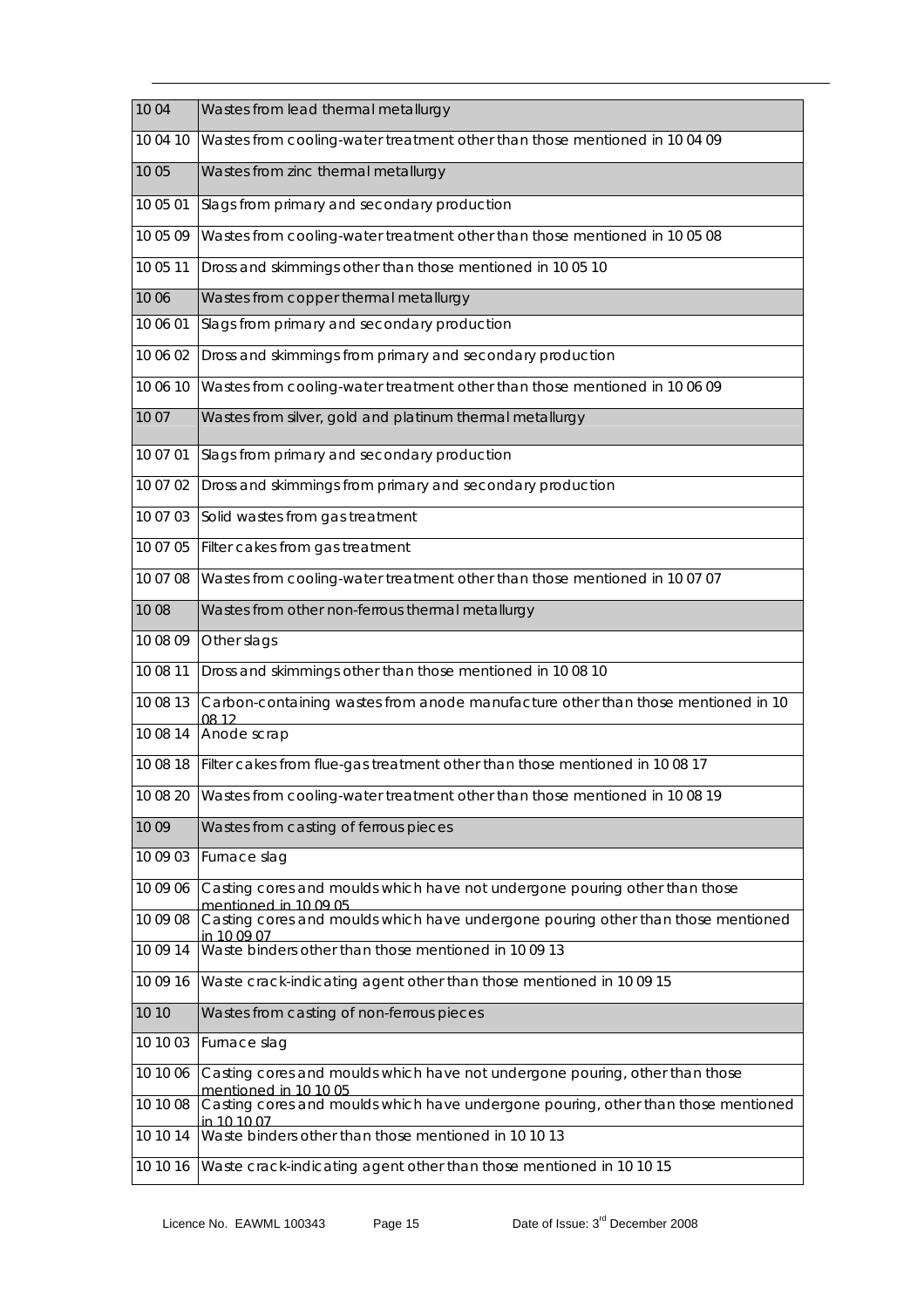| 10 11    | Wastes from manufacture of glass and glass products                                                                                     |
|----------|-----------------------------------------------------------------------------------------------------------------------------------------|
| 10 11 03 | Waste glass-based fibrous materials                                                                                                     |
| 10 11 10 | Waste preparation mixture before thermal processing, other than those mentioned in 10<br>11 09                                          |
| 10 11 12 | Waste glass other than those mentioned in 10 11 11                                                                                      |
| 10 11 16 | Solid wastes from flue-gas treatment other than those mentioned in 10 11 15                                                             |
| 10 11 18 | Filter cakes from flue-gas treatment other than those mentioned in 10 11 17                                                             |
| 10 12    | Wastes from manufacture of ceramic goods, bricks, tiles and construction products                                                       |
| 10 12 01 | Waste preparation mixture before thermal processing                                                                                     |
| 10 12 05 | Filter cakes from gas treatment                                                                                                         |
| 10 12 06 | <b>Discarded moulds</b>                                                                                                                 |
| 10 12 08 | Waste ceramics, bricks, tiles and construction products (after thermal processing)                                                      |
| 10 12 10 | Solid wastes from gas treatment other than those mentioned in 10 12 09                                                                  |
| 10 12 12 | Wastes from glazing other than those mentioned in 10 12 11                                                                              |
| 10 13    | Wastes from manufacture of cement, lime and plaster and articles and products made<br>from them                                         |
| 10 13 01 | Waste preparation mixture before thermal processing                                                                                     |
| 10 13 04 | Wastes from calcination and hydration of lime                                                                                           |
| 10 13 07 | Filter cakes from gas treatment                                                                                                         |
| 10 13 10 | Wastes from asbestos-cement manufacture other than those mentioned in 10 13 09                                                          |
| 10 13 11 | Wastes from cement-based composite materials other than those mentioned in 10 13 09<br>and 10 13 10                                     |
| 10 13 13 | Solid wastes from gas treatment other than those mentioned in 10 13 12                                                                  |
| 10 13 14 | Waste concrete                                                                                                                          |
| 11       | WASTES FROM CHEMICAL SURFACE TREATMENT AND COATING OF METALS AND OTHER<br>MATERIALS; NON-FERROUS HYDRO METALLURGY                       |
| 11 01    | Wastes from chemical surface treatment and coating of metals and other materials (for                                                   |
| 11 01 10 | example galvanic processes, zinc coating processes, pickling processes, etching,<br>Filter cakes other than those mentioned in 11 01 09 |
| 11 01 14 | Degreasing wastes other than those mentioned in 11 01 13                                                                                |
| 11 02    | Wastes from non-ferrous hydrometallurgical processes                                                                                    |
| 11 02 03 | Wastes from the production of anodes for aqueous electrolytical processes                                                               |
| 11 02 06 | Wastes from copper hydrometallurgical processes other than those mentioned in 1102                                                      |
| 11 05    | 05<br>Wastes from hot galvanising processes                                                                                             |
| 11 05 01 | Hard zinc                                                                                                                               |
| 11 05 02 | Zinc ash                                                                                                                                |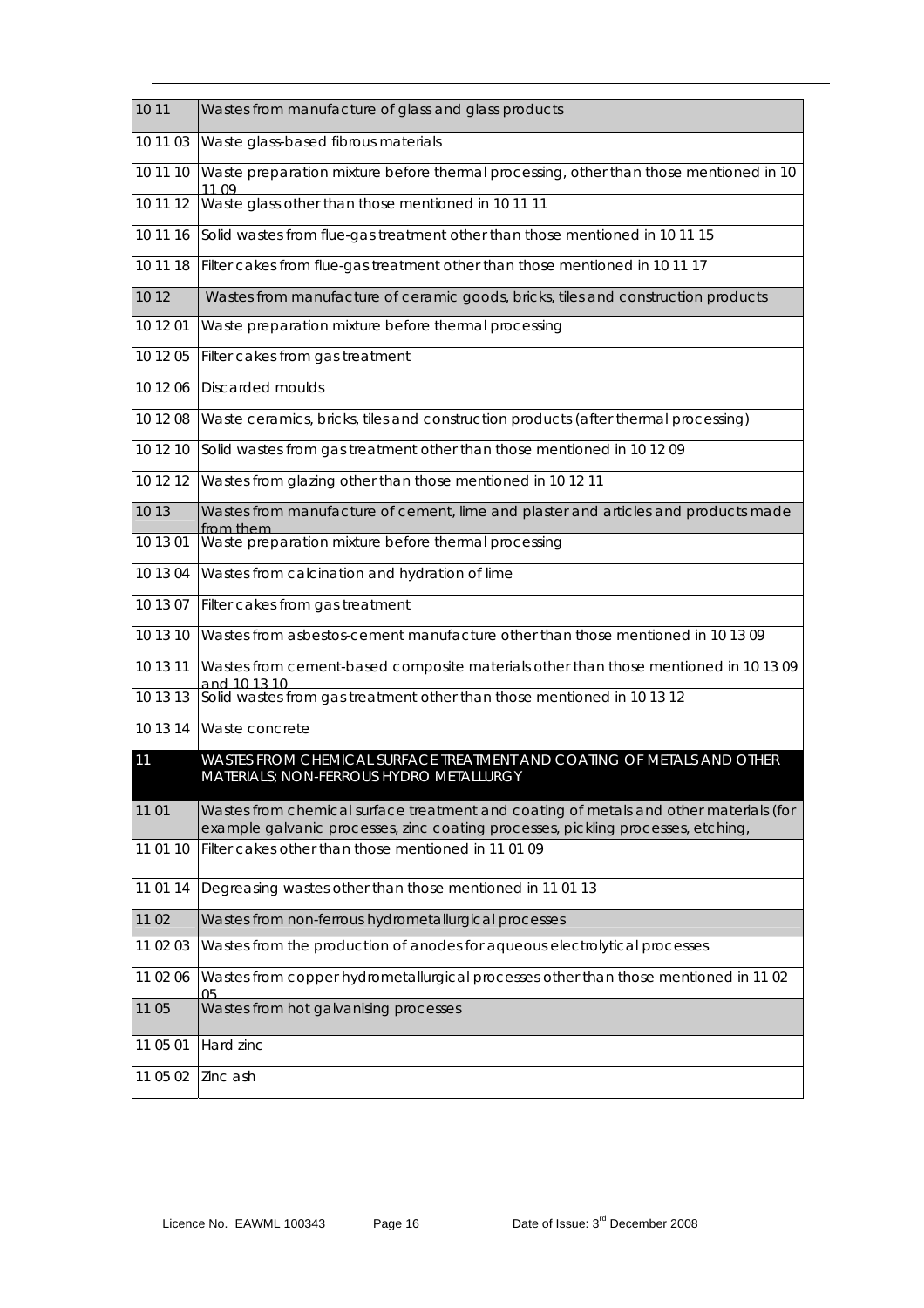| 12               | WASTES FROM SHAPING AND PHYSICAL AND MECHANICAL SURFACE TREATMENT OF<br><b>METALS AND PLASTICS</b>                                                                                   |
|------------------|--------------------------------------------------------------------------------------------------------------------------------------------------------------------------------------|
| 1201             | Wastes from shaping and physical and mechanical surface treatment of metals and<br>plastics                                                                                          |
| 12 01 01         | Ferrous metal filings and turnings                                                                                                                                                   |
| 12 01 03         | Non-ferrous metal filings and turnings                                                                                                                                               |
| 12 01 05         | Plastics shavings and turnings                                                                                                                                                       |
| 12 01 13         | Welding wastes                                                                                                                                                                       |
| 12 01 17         | Waste blasting material other than those mentioned in 12 01 16                                                                                                                       |
| 12 01 21         | Spent grinding bodies and grinding materials other than those mentioned in 12 01 20                                                                                                  |
| 15               | WASTE PACKAGING; ABSORBENTS, WIPING CLOTHS, FILTER MATERIALS AND PROTECTIVE<br><b>CLOTHING NOT OTHERWISE SPECIFIED</b>                                                               |
| 15 01            | Packaging (including separately collected municipal packaging waste)                                                                                                                 |
| 15 01 01         | Paper and cardboard packaging                                                                                                                                                        |
| 15 01 02         | Plastic packaging                                                                                                                                                                    |
| 15 01 03         | Wooden packaging                                                                                                                                                                     |
| 15 01 04         | Metallic packaging                                                                                                                                                                   |
| 15 01 05         | Composite packaging                                                                                                                                                                  |
| 15 01 06         | Mixed packaging                                                                                                                                                                      |
| 15 01 07         | Glass packaging                                                                                                                                                                      |
| 15 01 09         | Textile packaging                                                                                                                                                                    |
| 15 02            | Absorbents, filter materials, wiping cloths and protective clothing                                                                                                                  |
| 15 02 03         | Absorbents, filter materials, wiping cloths and protective clothing other than those                                                                                                 |
| 16               | mentioned in 15.02.02<br>WASTES NOT OTHERWISE SPECIFIED IN THE LIST                                                                                                                  |
| 16 01            | End-of-life vehicles from different means of transport [including off-road machinery] and<br>wastes from dismantling of end-of-life vehicles and vehicle maintenance (except 13, 14, |
| 16 01 03         | End-of-life-tyres                                                                                                                                                                    |
| 16 01<br>$04***$ | End of life vehicles as defined by regulation 50 of the End-of-life Vehicles Regulations<br>2003                                                                                     |
| 16 01 06         | End of life vehicles (containing neither liquids nor other hazardous components) as<br>defined by regulation 50 of the End-of-life Vehicles Regulations 2003                         |
| 16 01 07         | oil filters *                                                                                                                                                                        |
| 16 01 11         | Brake pads containing asbestos **                                                                                                                                                    |
| 16 01 12         | Brake pads other than those mentioned in 16 01 11                                                                                                                                    |
| 16 02            | Wastes from electrical and electronic equipment                                                                                                                                      |
| 16 02 14         | Discarded equipment other than those mentioned in 16 02 09 to 16 0213                                                                                                                |
| 16 02 16         | Components removed from discarded equipment other than those mentioned in 1602<br>15                                                                                                 |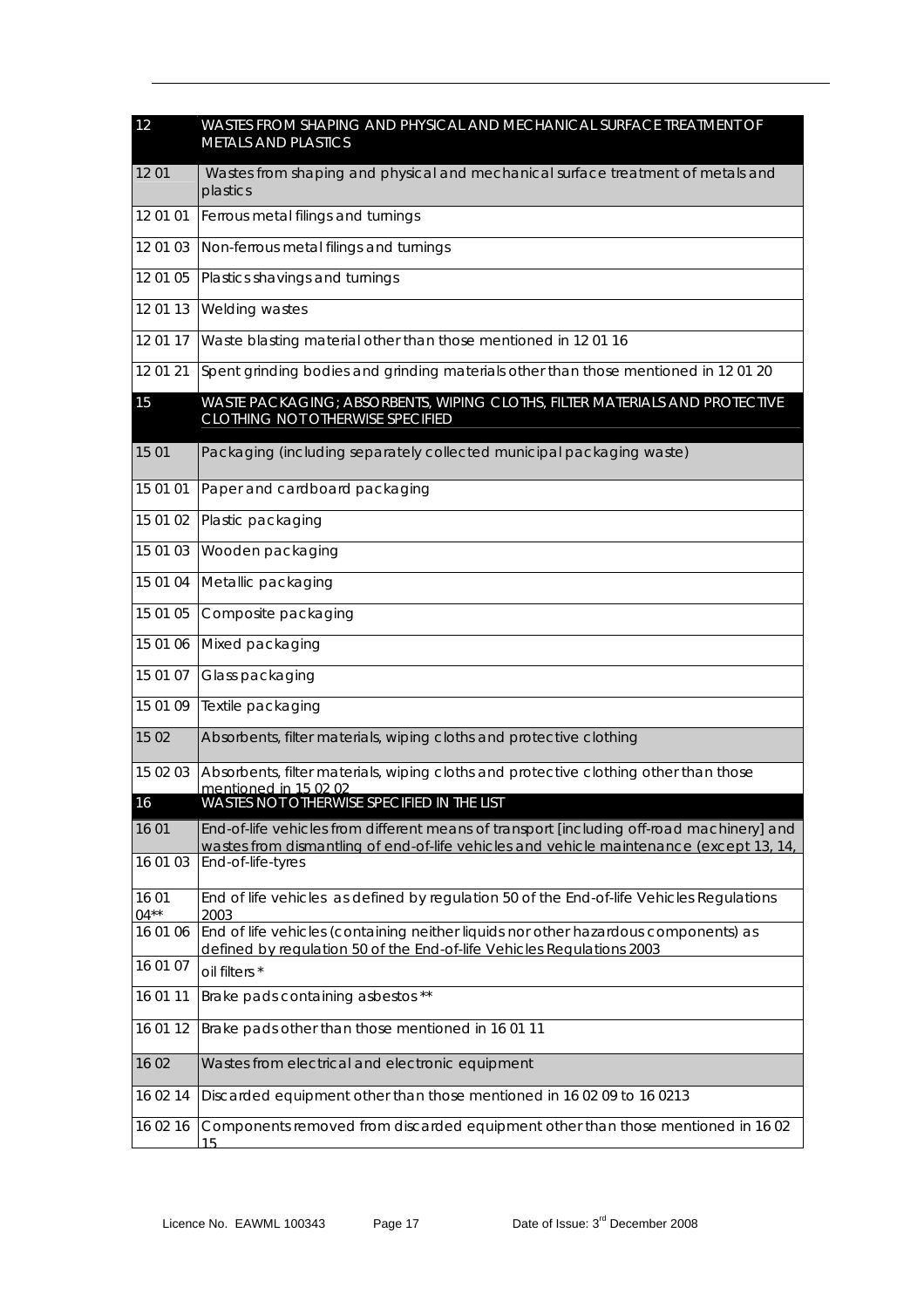| 16 03    | Off-specification batches and unused products                                                                 |
|----------|---------------------------------------------------------------------------------------------------------------|
| 16 03 04 | Inorganic wastes other than those mentioned in 16 03 03                                                       |
| 16 03 06 | Organic wastes other than those mentioned in 16 03 05                                                         |
| 16 06    | Batteries and accumulators                                                                                    |
| 16 06 01 | Lead batteries*                                                                                               |
| 16 06 04 | Alkaline batteries (except 16 06 03)                                                                          |
| 16 06 05 | Other batteries and accumulators                                                                              |
| 16 11    | Waste linings and refractories                                                                                |
| 16 11 02 | Carbon-based linings and refractories from metallurgical processes others than those<br>mentioned in 16 11 01 |
| 16 11 04 | Other linings and refractories from metallurgical processes other than those mentioned<br>in 16 11 03         |
| 16 11 06 | Linings and refractories from non-metallurgical processes others than those mentioned in<br>16 11 05          |
| 17       | CONSTRUCTION AND DEMOLITION WASTES (INCLUDING EXCAVATED SOIL FROM<br><b>CONTAMINATED SITES)</b>               |
| 1701     | Concrete, bricks, tiles and ceramics                                                                          |
| 17 01 01 | Concrete                                                                                                      |
| 17 01 02 | <b>Bricks</b>                                                                                                 |
| 17 01 03 | Tiles and ceramics                                                                                            |
| 17 01 07 | Mixtures of concrete, bricks, tiles and ceramics other than those mentioned in 17 01 06                       |
| 17 02    | Wood, glass and plastic                                                                                       |
| 17 02 01 | Wood                                                                                                          |
| 17 02 02 | Glass                                                                                                         |
| 17 02 03 | Plastic                                                                                                       |
| 1703     | Bituminous mixtures, coal tar and tarred products                                                             |
| 17 03 02 | Bituminous mixtures other than those mentioned in 17 03 01                                                    |
| 1704     | Metals (including their alloys)                                                                               |
| 17 04 01 | Copper, bronze, brass                                                                                         |
| 17 04 02 | Aluminium                                                                                                     |
| 17 04 03 | Lead                                                                                                          |
| 17 04 04 | Zinc                                                                                                          |
| 17 04 05 | Iron and steel                                                                                                |
| 17 04 06 | Tin                                                                                                           |
| 17 04 07 | Mixed metals                                                                                                  |
| 17 04 11 | Cables other than those mentioned in 17 04 10                                                                 |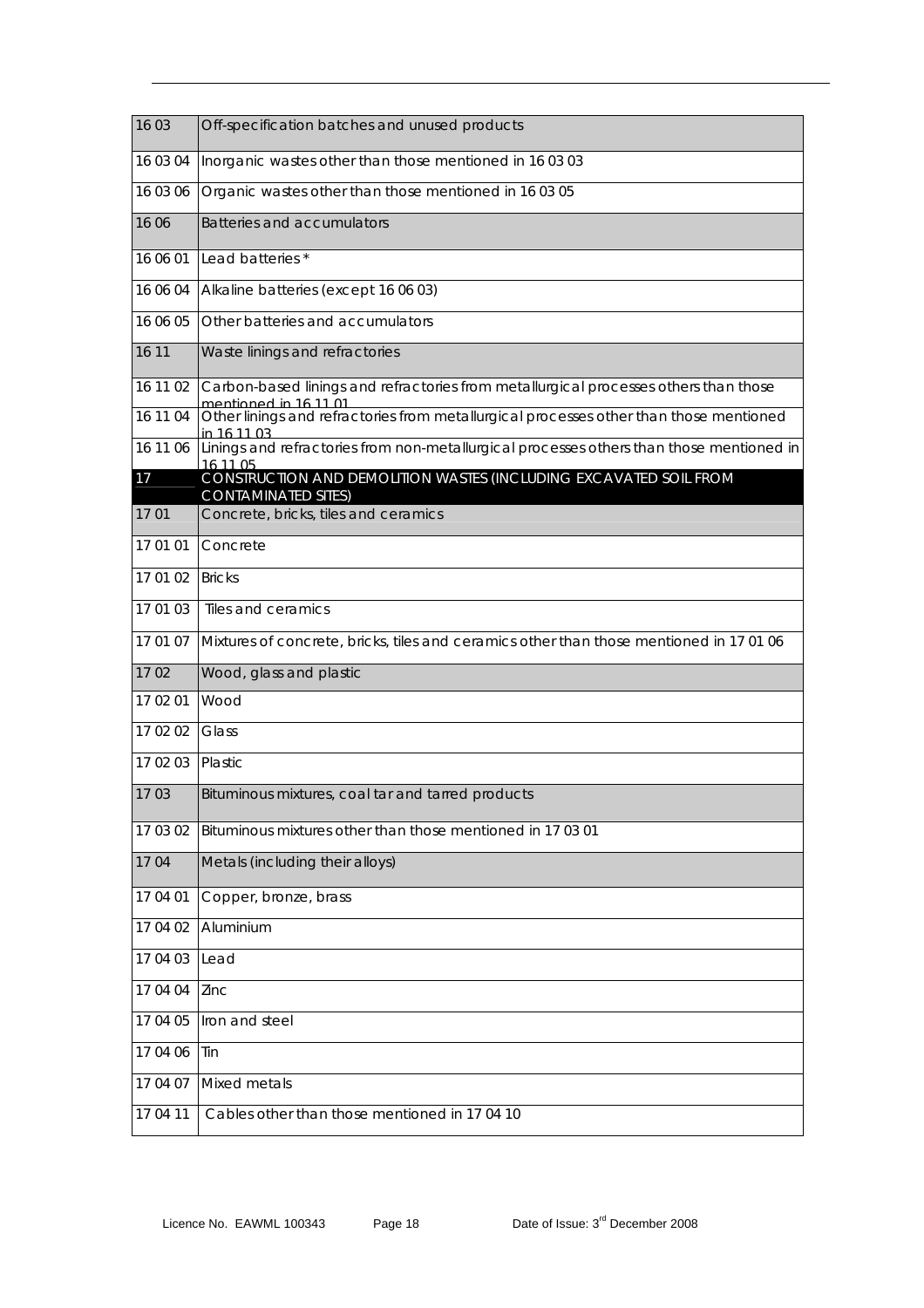| 1705          | Soil (including excavated soil from contaminated sites), stones and dredging spoil                                                                                 |
|---------------|--------------------------------------------------------------------------------------------------------------------------------------------------------------------|
| 17 05 04      | Soil and stones other than those mentioned in 170503                                                                                                               |
| 17 05 08      | Track ballast other than those mentioned in 17 05 07                                                                                                               |
| 1706          | Insulation materials and asbestos-containing construction materials                                                                                                |
| 1706<br>$01*$ | Insulation materials containing asbestos                                                                                                                           |
| 17 06 04      | Insulation materials other than those mentioned in 17 06 01 and 17 06 03                                                                                           |
| 1706<br>$05*$ | Construction materials containing asbestos                                                                                                                         |
| 1708          | Gypsum-based construction material                                                                                                                                 |
| 17 08 02      | Gypsum-based construction materials other than those mentioned in 17 08 01                                                                                         |
| 1709          | Other construction and demolition wastes                                                                                                                           |
| 17 09 04      | Mixed construction and demolition wastes other than those mentioned in 17 09 01, 17 09<br>02 and 17 09 03                                                          |
| 19            | WASTES FROM WASTE MANAGEMENT FACILITIES, OFF-SITE WASTE WATER TREATMENT<br>PLANTS AND PREPARATION OF WATER INTENDED FOR HUMAN CONSUMPTION/INDUSTRIAL<br><b>USE</b> |
| 19 01         | Wastes from incineration or pyrolysis of waste                                                                                                                     |
| 19 01 02      | Ferrous materials removed from bottom ash                                                                                                                          |
| 19 01 12      | Bottom ash and slag other than those mentioned in 19 01 11                                                                                                         |
| 19 01 18      | Pyrolysis wastes other than those mentioned in 19 01 17                                                                                                            |
| 19 01 19      | Sands from fluidised beds                                                                                                                                          |
| 1902          | Wastes from physico/chemical treatments of waste (including dechromatation,<br>decvanidation neutralisation)                                                       |
| 19 02 03      | Premixed wastes composed only of non-hazardous wastes                                                                                                              |
| 19 02 10      | Combustible wastes other than those mentioned in 19 02 08 and 19 02 09                                                                                             |
| 1904          | Vitrified waste and wastes from vitrification                                                                                                                      |
| 19 04 01      | Vitrified waste                                                                                                                                                    |
| 1905          | Wastes from aerobic treatment of solid wastes                                                                                                                      |
| 19 05 01      | Non-composted fraction of municipal and similar wastes                                                                                                             |
| 19 05 02      | Non-composted fraction of animal and vegetable waste                                                                                                               |
| 19 05 03      | Off-specification compost                                                                                                                                          |
| 19 12         | Wastes from the mechanical treatment of waste (for example sorting, crushing,<br>compacting, pelletising) not otherwise specified                                  |
| 19 12 01      | Paper and cardboard                                                                                                                                                |
| 19 12 02      | Ferrous metal                                                                                                                                                      |
| 19 12 03      | Non-ferrous metal                                                                                                                                                  |
| 19 12 04      | Plastic and rubber                                                                                                                                                 |
| 19 12 05      | Glass                                                                                                                                                              |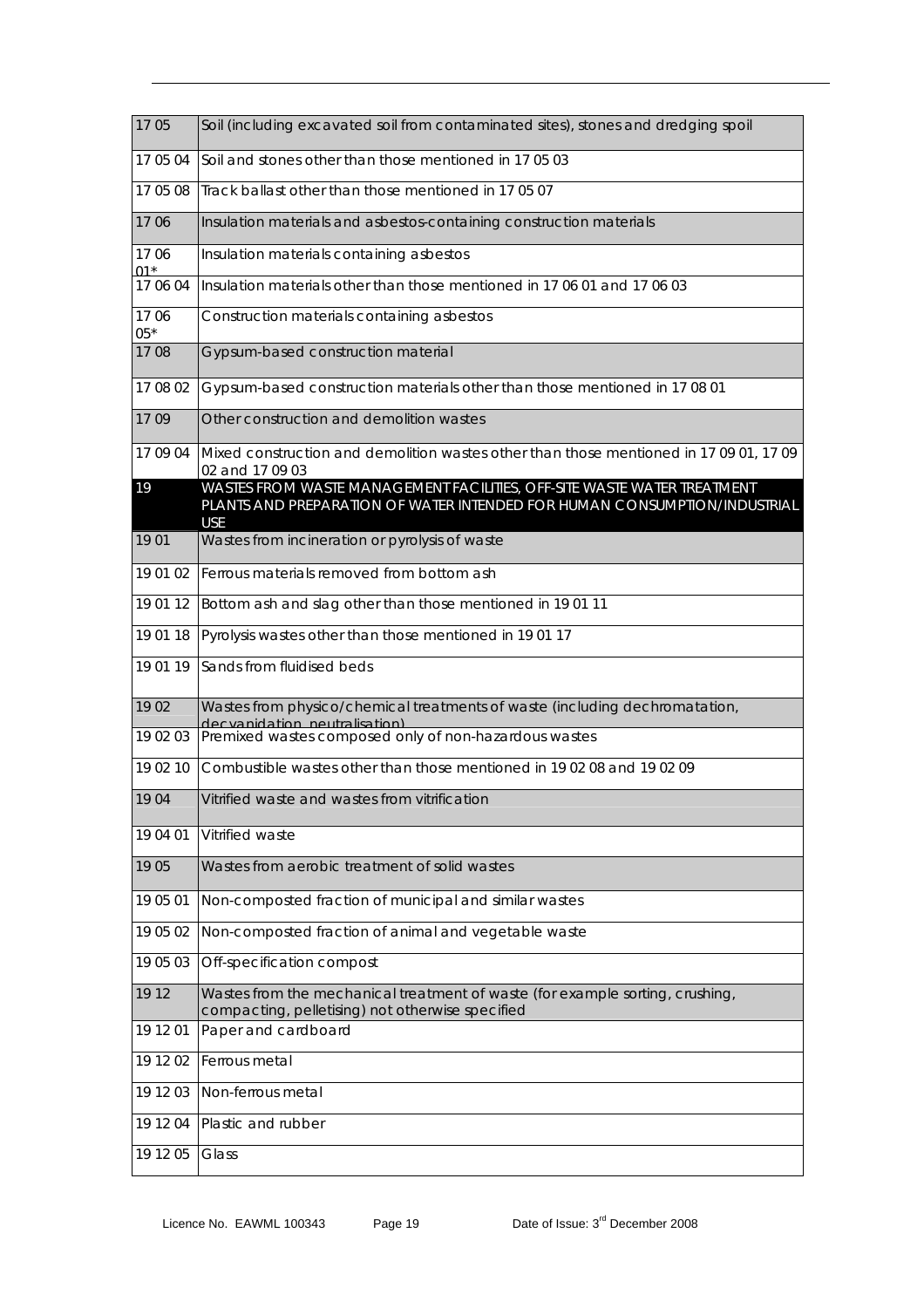| 19 12 07 | Wood other than that mentioned in 19 12 06                                                                                                 |
|----------|--------------------------------------------------------------------------------------------------------------------------------------------|
| 19 12 08 | <b>Textiles</b>                                                                                                                            |
| 19 12 09 | Minerals (for example sand, stones)                                                                                                        |
| 19 12 10 | Combustible waste (refuse derived fuel)                                                                                                    |
| 19 13    | Wastes from soil and groundwater remediation                                                                                               |
| 19 13 02 | Solid wastes from soil remediation other than those mentioned in 19 13 01                                                                  |
| 20       | MUNICIPAL WASTES (HOUSEHOLD WASTE AND SIMILAR COMMERCIAL, INDUSTRIAL AND<br>INSTITUTIONAL WASTES) INCLUDING SEPARATELY COLLECTED FRACTIONS |
| 20 01    | Separately collected fractions (except 15 01)                                                                                              |
| 20 01 01 | Paper and cardboard                                                                                                                        |
| 20 01 02 | Glass                                                                                                                                      |
| 20 01 08 | Biodegradable kitchen and canteen waste                                                                                                    |
| 20 01 10 | Clothes                                                                                                                                    |
| 20 01 11 | <b>Textiles</b>                                                                                                                            |
| 20 01 34 | Batteries and accumulators other than those mentioned in 20 01 33                                                                          |
| 20 01 36 | Discarded electrical and electronic equipment other than those mentioned in 20 01 21,<br>20 01 23 and 20 01 35                             |
| 20 01 38 | Wood other than that mentioned in 20 01 37                                                                                                 |
| 20 01 39 | Plastics                                                                                                                                   |
| 20 01 40 | Metals                                                                                                                                     |
| 20 01 41 | Wastes from chimney sweeping                                                                                                               |
| 20 02    | Garden and park wastes (including cemetery waste)                                                                                          |
| 20 02 01 | Biodegradable waste                                                                                                                        |
|          | 20 02 02 Soil and stones                                                                                                                   |
| 20 03    | Other municipal wastes                                                                                                                     |
| 20 03 01 | Mixed municipal waste                                                                                                                      |
| 20 03 02 | Waste from markets                                                                                                                         |
| 20 03 03 | Street-cleaning residues                                                                                                                   |
| 20 03 07 | <b>Bulky waste</b>                                                                                                                         |

EWC entries marked with a \*\* may be hazardous depending on threshold concentrations. Please refer to Agency Technical Guidance WM2 or subsequent guidance for further advice.